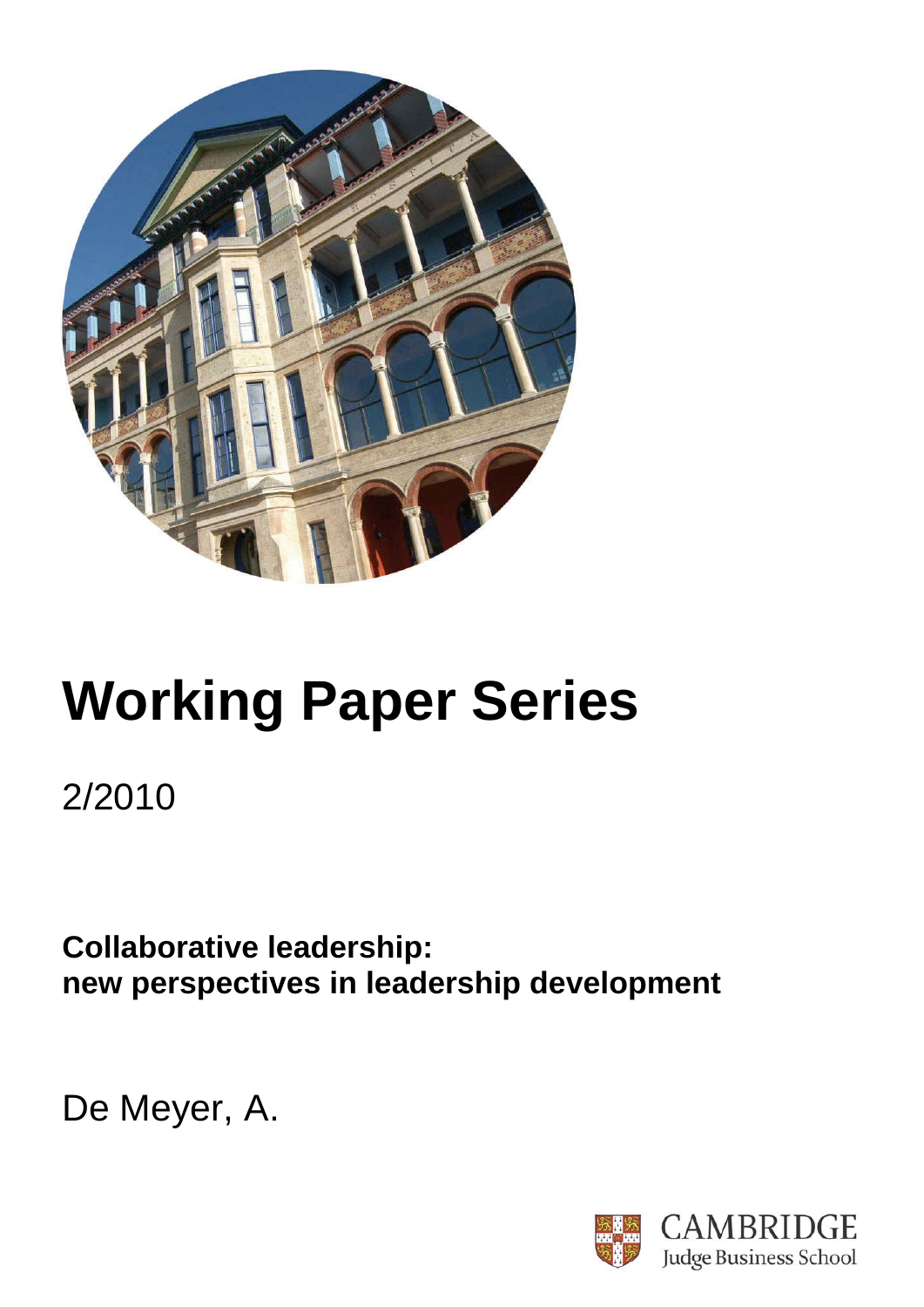These papers are produced by Cambridge Judge Business School, University of Cambridge. They are circulated for discussion purposes only. Their contents should be considered preliminary and are not to be quoted without the authors' permission.

CJBS author contact details are as follows:

Arnoud De Meyer Cambridge Judge Business School University of Cambridge a.demeyer@jbs.cam.ac.uk

Please address enquiries about the series to:

Research Manager Cambridge Judge Business School Trumpington Street Cambridge CB2 1AG, UK Tel: 01223 760546 Fax: 01223 339701 Email: research-support@jbs.cam.ac.uk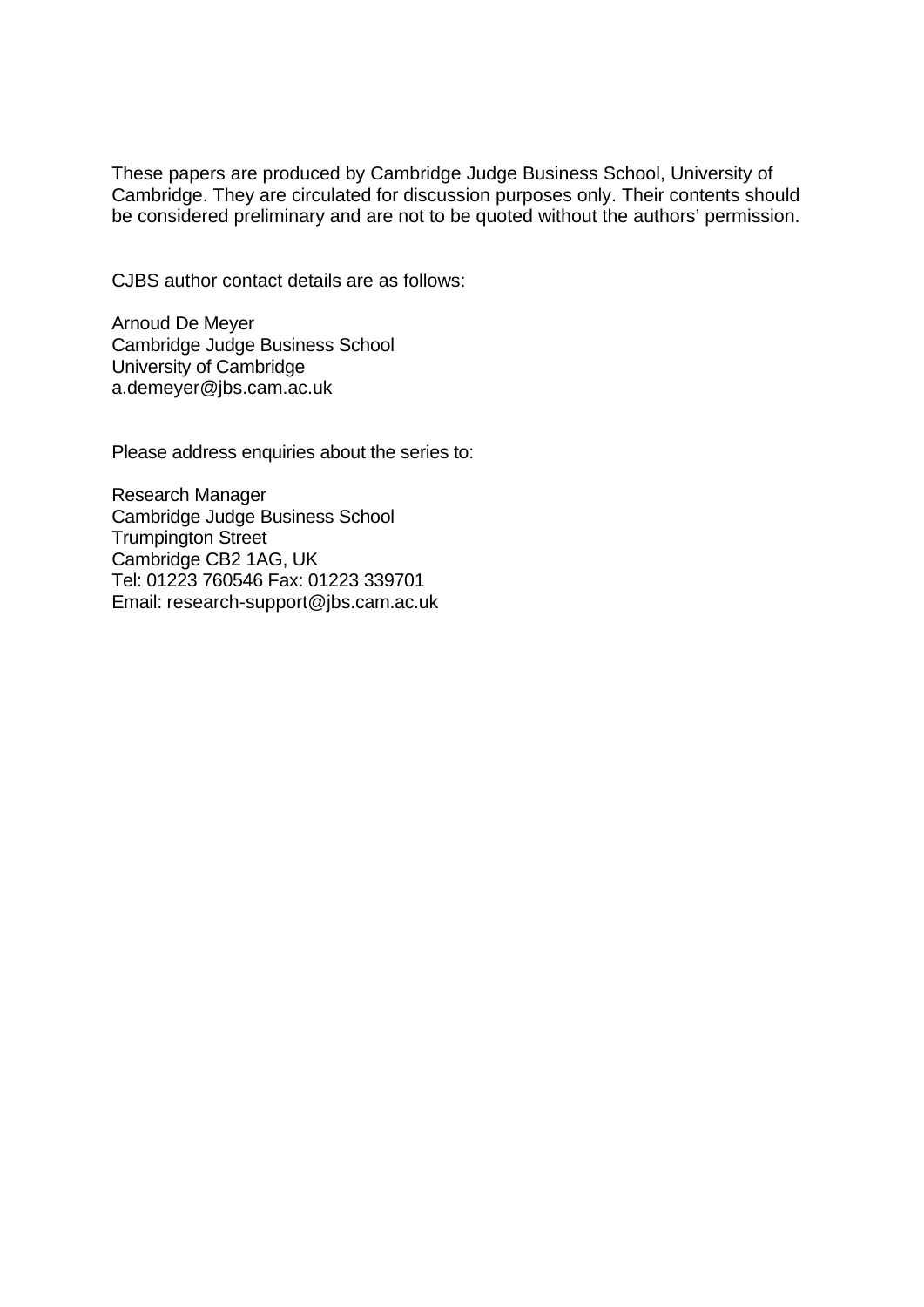## **Collaborative Leadership:**

#### **New Perspectives in Leadership Development**

**Arnoud De Meyer University of Cambridge Cambridge Judge Business School a.demeyer@jbs.cam.ac.uk**

Trumpington Street, Cambridge CB2 1AG +44 (0) 1223 33 95 92

**Abstract:** Leadership is often defined as the capability to successfully manage change in organisations. The way one manages change is to some extent contextual and influenced by the environment. The environment our future leaders have to operate in is quite different from what we were used to in the previous decade. Leadership styles therefore needs adaptation. In this chapter I will provide an overview of nine changes that I see in the environment and make the case that this new environment needs more collaborative leadership. This is a style of leadership we have committed ourselves to at the University of Cambridge Judge Business School. I will attempt to describe some of the characteristics of this type of leadership and make some suggestions on how one can educate the students in our schools for this new challenge.

**Key words:** Collaborative leadership, innovation**,** business education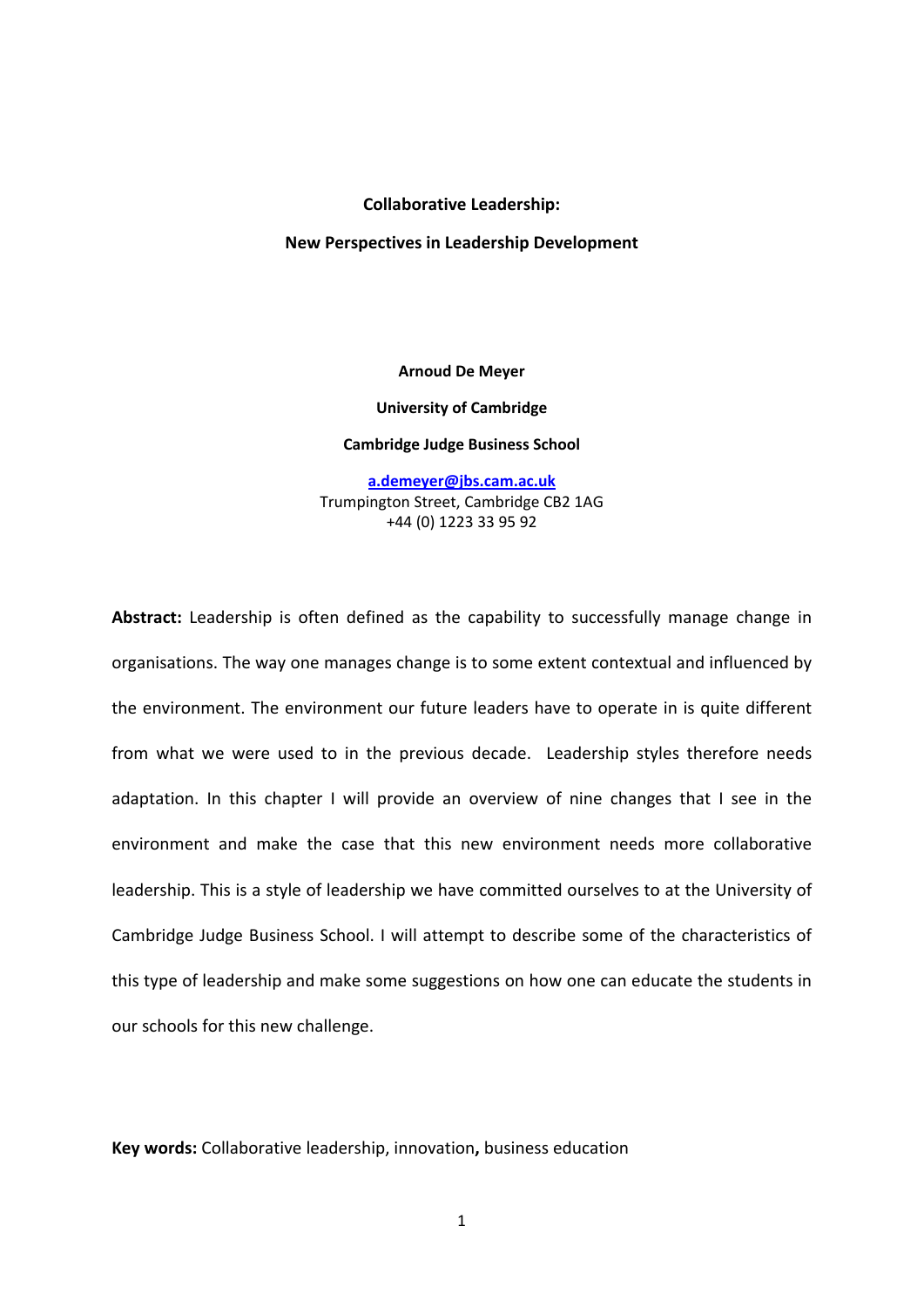# **Introduction**

Business schools and MBA programmes in particular are about leadership development. We are preparing our graduates to take on leadership positions in the world of business, government and NGO's. A cursory glance at the websites of many of the top business schools reveals that, one way or another, we put leadership at the core of our unique selling propositions. Developing for leadership, grooming for international leadership, educating leaders that will make a difference in the world, and so on, are only a few of the iterations one can find on our websites.

But what do these leadership qualities really stand for? Research on leadership has of course come up with multiple variants of leadership (Kets de Vries, 2000), ranging from traditional 'command and control' leadership, moral authority, intuitive, charismatic or seductive leadership, through to the capability to become a global learner. This broad and frankly speaking sometimes disjointed literature on leadership does not help us a lot further in defining what business schools have to offer in their programmes in order to prepare the graduates for the challenges in the professional world. And sometimes it seems that there is no clear difference in the programmes of our schools with respect to what leadership on the one hand and management on the other is all about. Leadership and management are indeed often confused with each other.

In my opinion the best approach to what business schools need to do, is to prepare our graduates to become effective innovators and managers of change. This is very much in line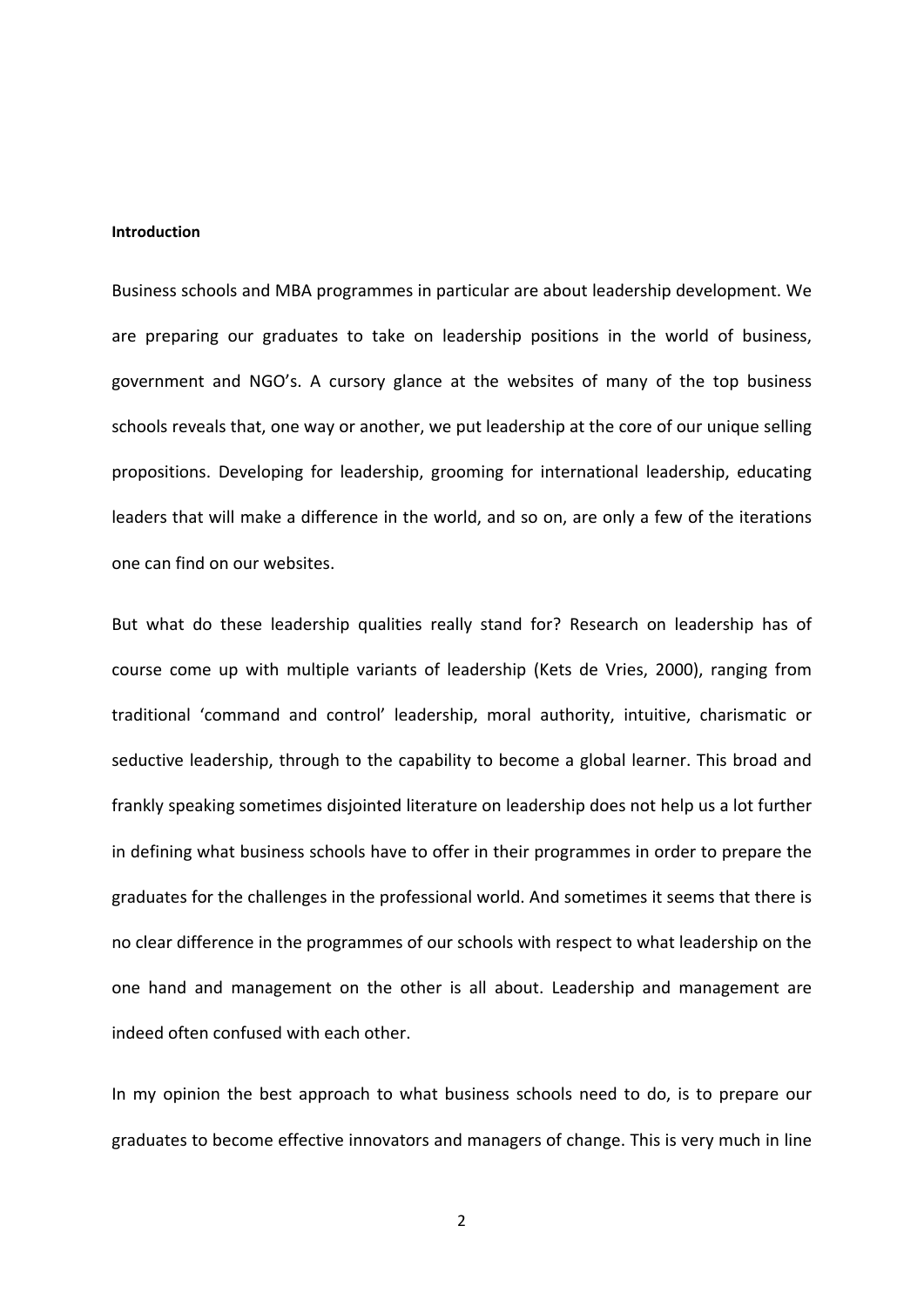with how Kotter defined leadership: management is about coping with complexity, leadership is about coping with change (Kotter, 1990). Organisations need to change constantly to survive, and it is the capability to give leadership to this process of change that will make our MBA graduates attractive for recruiters and successful in their professional development.

Providing leadership in order to manage change is to some extent contextual. It is dependent on the culture in which one operates (Schneider and Barsoux, 2003), is contingent on the objectives of the organisation e.g. non profit versus a profit orientation, and has to adjust to the changing challenges of the economic environment. I will build the case in this article that in many circumstances today a *collaborative approach to leadership* is better adapted to cope with the emerging environment in which our MBA graduates will have to operate.

# **Collaborative leadership**

All too often leadership is associated with 'taking power over' people, as opposed to take power with people over the change process. In such an approach leadership is associated with formal command and control, or with a charismatic leadership style, where the leader may seduce groups of followers to sometimes blindly execute his or her wishes. I know that I present on purpose a rather extreme view, but I want to do so to contrast it with a style of leadership which I would call responsible, collective leadership.

Mary Parker Follett, the early twentieth century social worker and management guru 'avant la lettre' described management sometimes as 'the art of getting things done through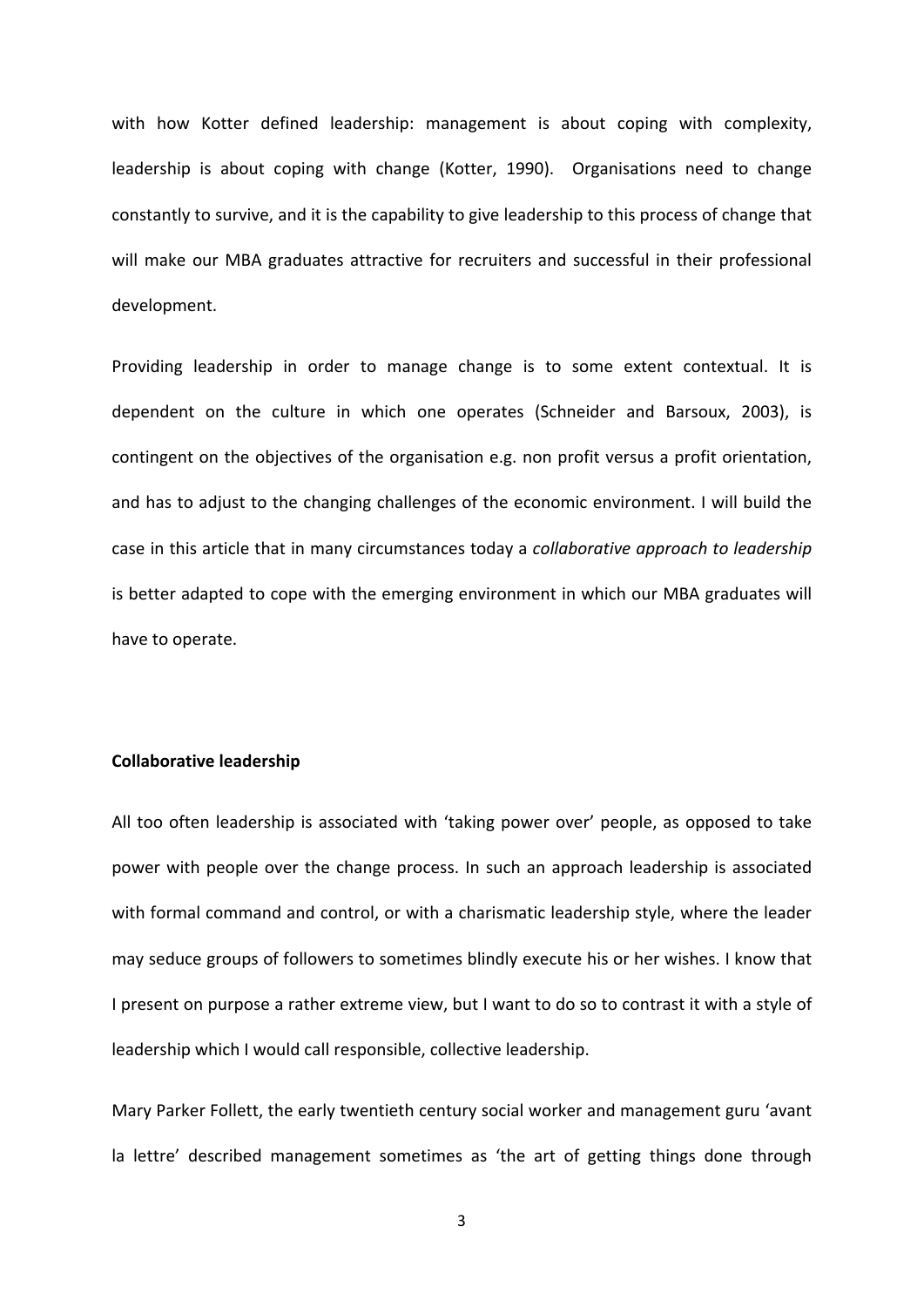people'. She was a specialist on social communities and education, but her analysis has been influential in the management literature, in particular through the human resources school of management. She essentially believed in the power of people working together, and that in order to get things done, one needed to form a community. She distinguished between operating change in a coercive manner versus operating in a co‐active manner, and she considered community as a creative process that can be effective by constantly reframing the issues at hand.

I am convinced that we may have to revisit this, because this 'working through' people, who are often your peers, is more aligned with the needs of change management today. Current day leadership may require more than the co-acting that Mary Parker Follett argued for, but it is very much based on it. I will want to argue that effective leadership in the current climate requires collaboration, listening, influencing, and flexible adaptation, rather than command and control. This I define as collaborative leadership. But let me first introduce why such a new approach to leadership is needed.

# **What is changing in our environment?**

Managing change today is not what it used to be. Or rather the environment in which we need to innovate and implement change has changed dramatically. Before the difficulties in the financial sector in 2007 and 2008 and the ensuing economic downturn, I may have attributed this change to eight important trends. These were, in no particular order, the growing internationalisation of organisations, the fragmentation of value chains, the creeping increase in knowledge workers, the demands that civil society puts on companies to be drivers of social change, the diffusion of sources of knowledge production and innovation, the increasingly networked nature of multinational organisations, the increasing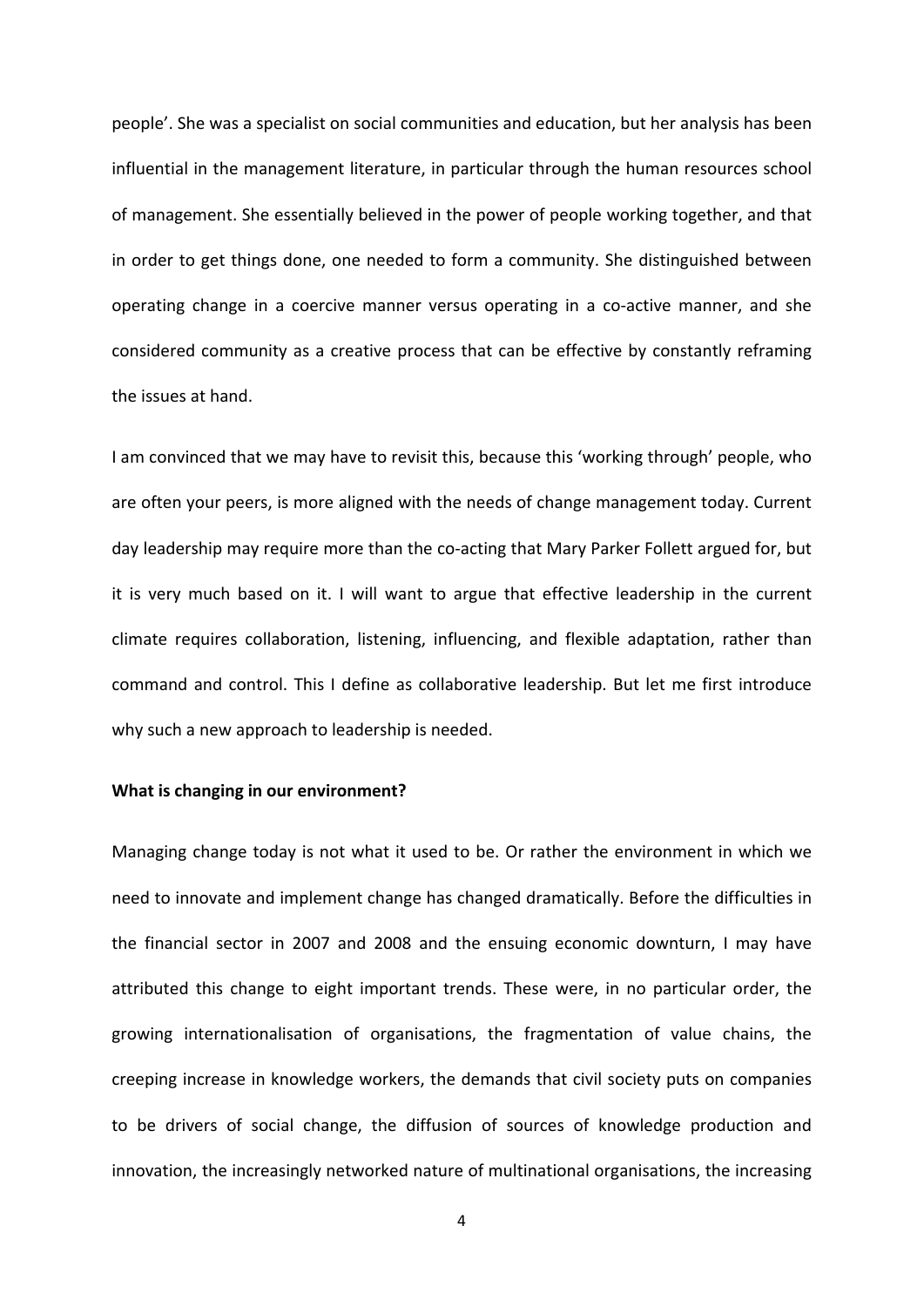need for risk management in a world where the gradual reduction of borders and trade barriers have led to an increasing level playing field for companies, and the role of information and telecommunication technologies in networking. I will summarise what I mean in each case.

## *Globalisation*

We are living in a world that has become truly international, and where organisations themselves have also become truly international. It may be a sweeping generalisation, but there are only a few 'national' companies any more. Companies are either regional or international.

We know that internationalisation is not completely new. There have been previous waves of internationalisation, notably the one that was started in the industrialising nineteenth century before being halted by the First World War. This should remind us that globalisation movements can be reversed. And current globalisation is not without its flaws. Critics of the free market attitude to internationalisation often point out the short term negative effects of globalisation e.g. the exploitation of labour in low labour cost countries, the faster spread of diseases as illustrated by the H1N1 virus, the rising difficulties associated with migration, or the shift of operational and production jobs to emerging countries. And they warn about the risk of industrial desertification of Europe and the United States. ‐‐ Our own research suggests that this not necessarily the case and that the growth of manufacturing in emerging countries e.g. China is much more of a response to rising demand there, rather than a systematic transfer of production capacity (Vereecke and De Meyer, 2009). ‐‐ Others may argue that China does not always play by the rules of the free trade game, and that internationalisation is one sided. And as a consequence one hears in Europe quite a few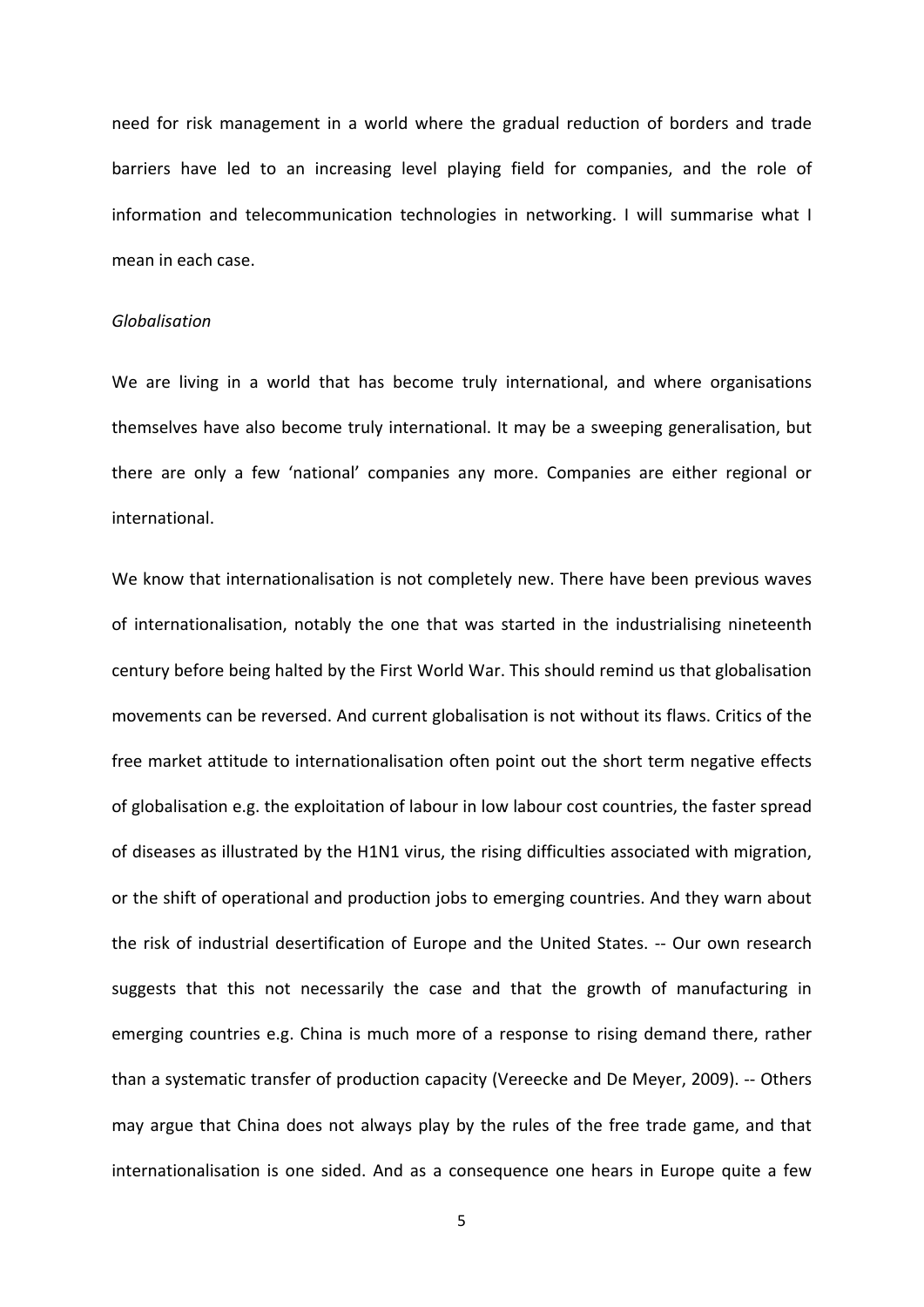voices among politicians for a better managed globalisation, if not for more protectionism. But while I think that the future shape of globalisation may be different from what it is today and may go through some serious challenges and upheavals, I remain convinced that globalisation is a trend that will be difficult to stop and that our organisations must develop more capabilities to operate on an international scale.

This may be relatively straightforward and accepted for large companies and organisations, but even small and medium enterprises and non profit organisations are often networked and integrated into international networks of suppliers, subcontractors, distributors and partners. Many of these smaller organisations have actually also become truly international. As a consequence they have to manage diversity, both culturally and geographically. And they have to understand how international supply chains operate and how global geopolitical trends influence their markets for talent, resources and outputs.

This increased globalisation requires increased networking. A purely transactional approach for doing business may work in some specific business cultures e.g. the USA, but is not the general standard. Partners in internationalisation rarely accept that one of them dominates. As I mentioned above, there is no one-fits-all solution for leading change. It is contextual, and has to be adapted to the key characteristics of the cultural, religious and geographical environment in which it operates. This cultural sensitivity has to become an order of magnitude more sophisticated than it used to be ten years ago. This is illustrated by a growing body of literature on international alliances and the role of culture in their performance, that indicates the necessity to manage the cultural differences extremely carefully in order to achieve value creation through joint ventures and alliances (Sirmon and Lane, 2004).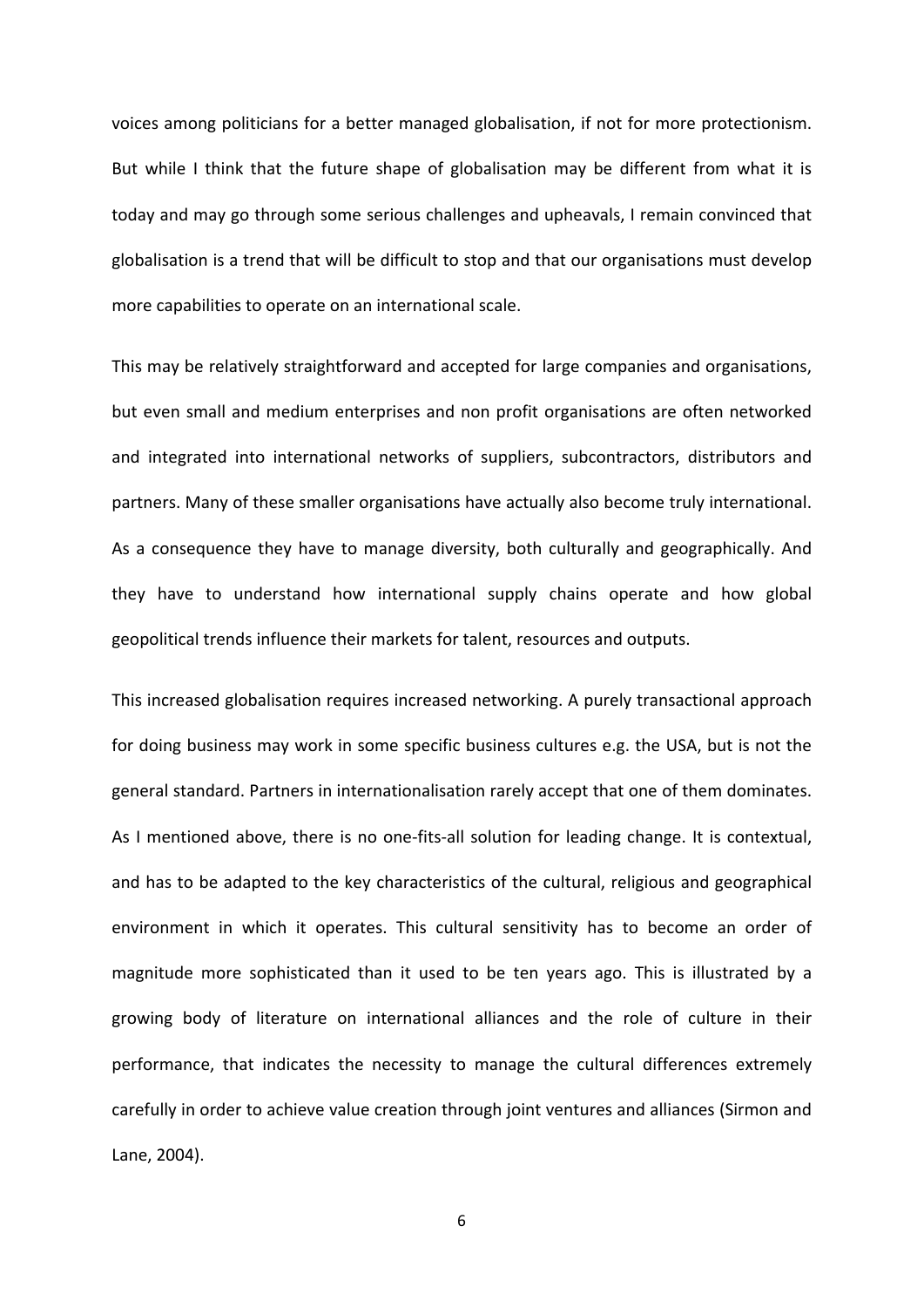## *Fragmentation of the value chain*

A corollary of the internationalisation of business and commerce is the increased fragmentation of value chains due to outsourcing and collaborative networks for the design and delivery of goods. Few if any companies still control their whole value chain. Vertical integration seems to be out of fashion. In fact the recommendation to focus on the core business of the organisation and to outsource or subcontract all non essential activities has been one of the most successful messages from both business schools and consultants over the last 15 years. As a consequence companies have outsourced many activities and have fragmented their value creation. They have created collaborative networks for value creation.

The outsourcing occurs on an international scale, and often involves partners which are lot bigger than the company itself. Some medium sized European companies have outsourced their supply chain management or their IT division to organisations which are an order of magnitude bigger than they are themselves. That leads to major changes in the natural power equilibrium in the value chain. Some suppliers have become true partners. But some outsourcing partners may be in a position of power vis a vis their principal, and in a position to dictate their terms and impose their systems. Managing change and providing leadership in these collaborative networks cannot rely on traditional power relations and hierarchies, but requires a style of management that again is based on seduction and convincing (Mukherjee, 2008).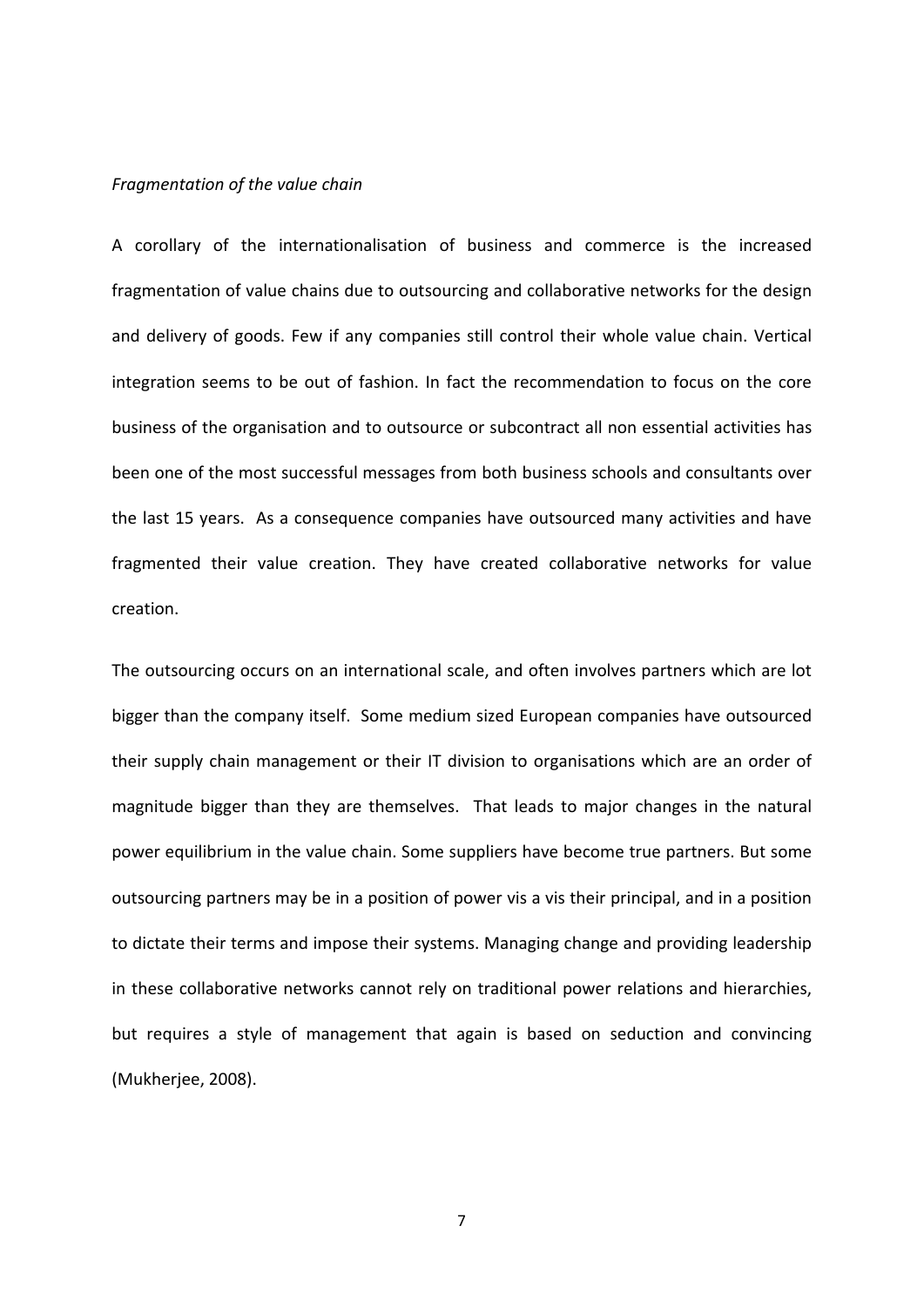# *More knowledge workers*

For many organisations the main production factors remain people, capital and, in the case of manufacturing, raw materials and components. But knowledge has become a production factor of growing importance. In recruiting we now often look for brains, rather than a pair of hands. A large group of our workforce consists of knowledge workers: people whose major contribution to the value creation is their creativity and expertise. Modern knowledge workers often have a rather different attitude from their traditional counterparts. They are often more independent, more loyal to their area of expertise than to their organisation, and dislike authority unless it is based on expertise. In short, they require a somewhat different style of leadership, one that is based on seduction and convincing on the basis of rational arguments, rather than on command and control (De Meyer et al, 2001) .

One can argue that this is not really new. There have always been a small number of knowledge workers in our organisations. Many organisations had R&D departments that were full of experts and knowledge professionals. And professional organisations such as those of consultants, accountants or lawyers, have always been built around people who invest in knowledge production and deployment. But as long as the knowledge workers remained a relatively marginal group in the organisation, or as long as professional organisations were relatively small, it was possible to lead them on a quasi individualised ad hoc basis.

The growing importance of knowledge workers and the increasing size of professional organizations require systems to be developed to lead them, and this needs in many cases a true transformation of our organizations.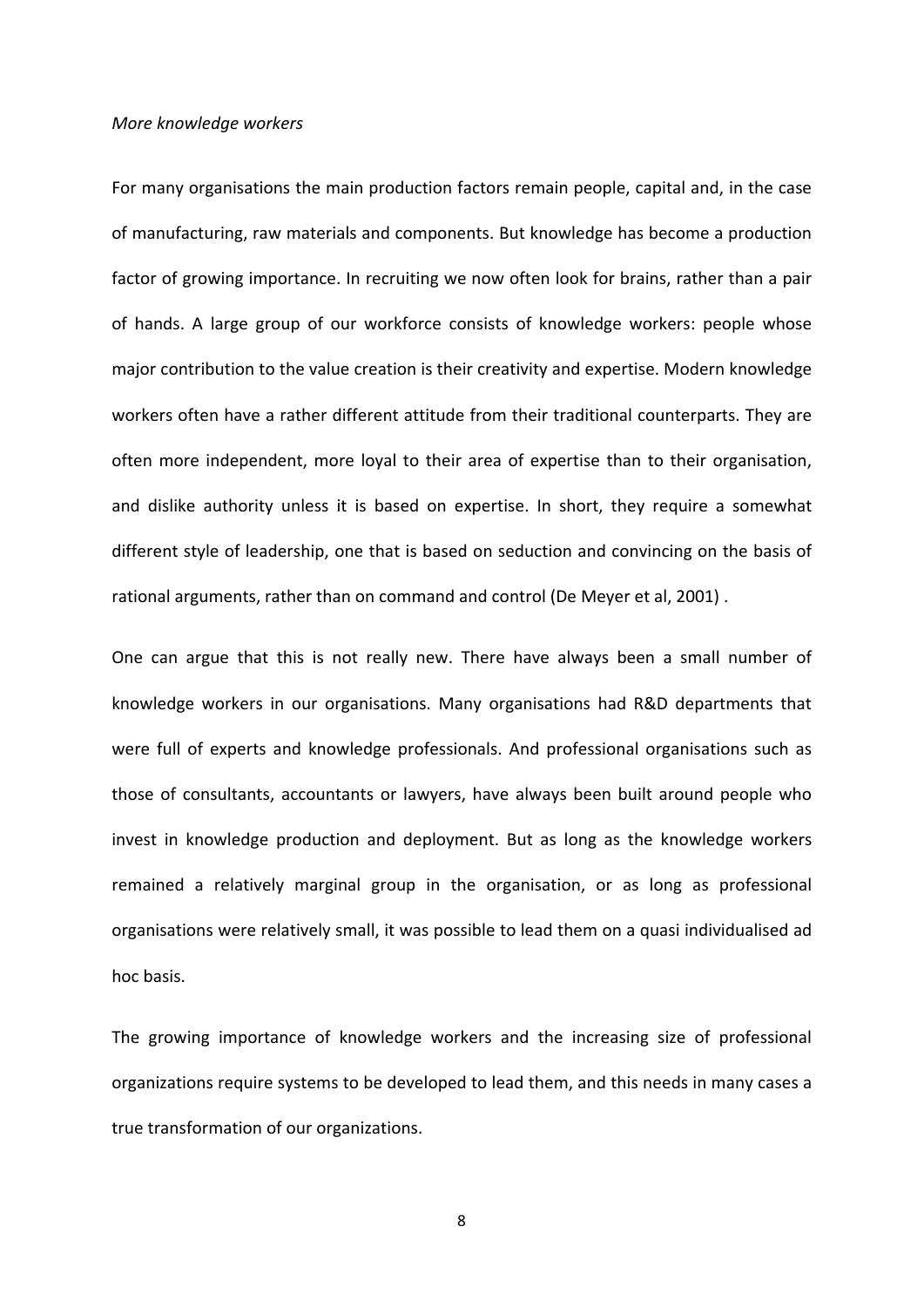### *The increasing demands of society*

Society has a growing expectation about the contributions from companies in the social area. Over the last twenty years we had seen the triumph of shareholder‐value‐based organisations. One of the underlying assumptions of this approach was that the main, if not the only, role of a company was to create value for its shareholders. By doing so the company would create wealth for society. No more was expected of them. The redistribution of the wealth was the State's role, or in some cases left to philanthropy. ‐‐ This has always been a somewhat stylised view and many companies did engage in social activities, and thus deployed some activities of corporate social responsibility. –

But the growing trend of corporatisation and privatisation of public services has changed this extreme view. Many companies are now expected by their governments to engage in public‐private partnership to support education, health provision, public transport, and in some cases even security and protection, services that were traditionally provided by the State. Society does not care necessarily about the mantra of shareholder value and expects profit oriented organisations to behave as corporate citizens (Jones et al, 2007). Interestingly enough, even Jack Welch, the former CEO of GE, who was often closely associated with the implementation of shareholder value concept, has recently questioned its relevance (Financial Times, 2009). And one should not forget that companies in emerging countries have always been expected to help in nation building.

As a consequence of this trend, leadership more than ever requires integrating and working with local and national communities in order to preserve the integrity of the company's image and brand. This is more than a watered down programme for corporate social responsibility, which is often seen by senior managers as a form of soft reputation or brand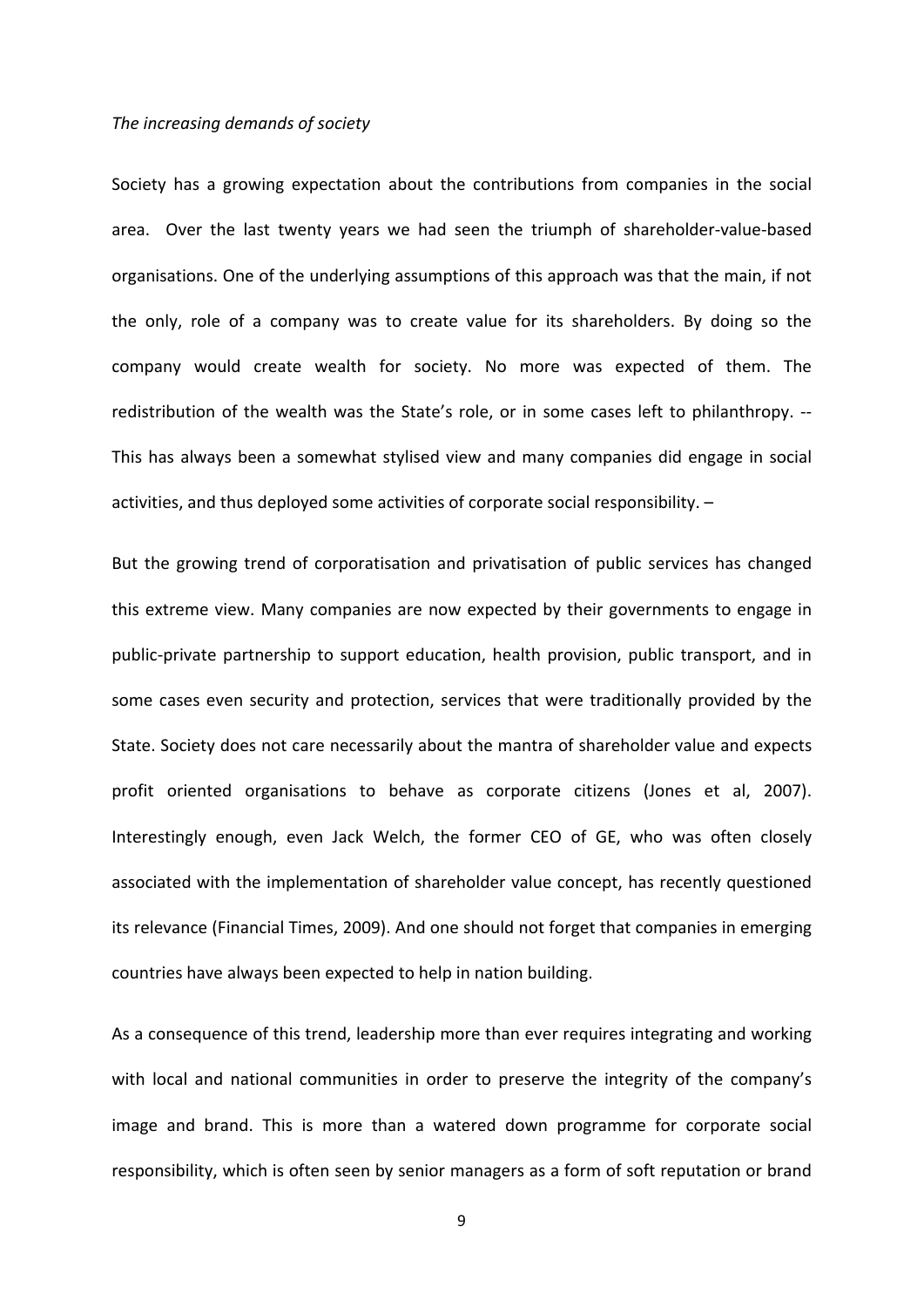building. The new leadership requires that the integration with the community is at the heart of what the company sees as its way of creating value.

## *Dispersion of the sources of knowledge and innovation*

Contrary to the previous century, the source of innovation today is no longer limited to a fixed set of sources in the industrialised world. Thirty years ago the world looked relatively simple. In most of the areas of innovation, in particular if such innovation was enabled by technology, the sources of innovative ideas were rather limited and concentrated. Innovation based on micro-electronics and software thirty or forty years ago virtually all came out of Silicon Valley, Boston or Texas. Pharmaceutical innovation was perhaps a bit more spread out, but there were only a few major centres of innovation in the USA, the UK, Switzerland and Germany. Innovation in the automotive industry was concentrated in a few places, again in Germany, in Italy and Detroit. This has gradually changed and the sources of ideas and knowledge, but also the sources of innovative consumer behaviour have become a lot more dispersed (Doz et al, 2002). If you want to follow what is going on today in genetic engineering you have to listen to what is discussed in West and East Coast of the USA, Cambridge (UK), the South of Sweden, Munich, the North of Italy, Bangalore, Singapore, Seoul, and so on.

At the same time we are witnessing the emergence of a lower middle class with specific and different consumer preferences in the emerging countries such as China, India, South East Asia and Latin America. By my own approximate calculations, on the basis of statistics provided by the Asian Development Bank, there are at least about 580 million people living in the South, South East and East Asia at this level of lower middle class (defined as a spending power for an average family of at least 5000 € per year) or above. This is almost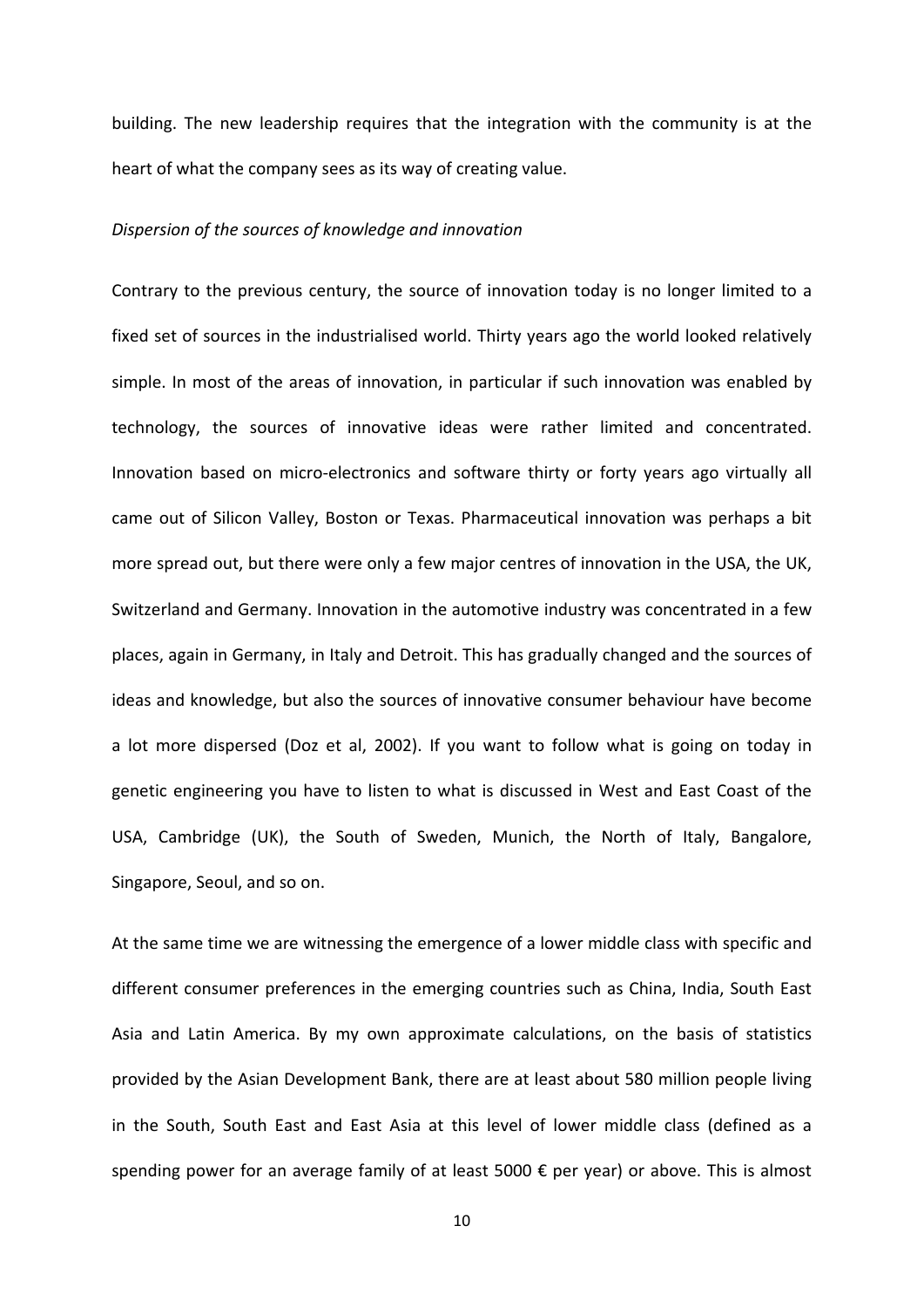twice the number of consumers in the USA and one and a half times those in the European Union. One can see this group as a target for products developed in Japan, the USA or Europe. However they are also a formidable source of new ideas (De Meyer and Garg, 2005). Recently we have seen many examples published on innovation created for the 'Bottom of the Pyramid', and it has been pointed out that when it comes to innovation with mobile phones, operators in emerging countries like India, the Philippines or East Africa have been leading the world.

Leading change in a world where the sources of ideas for innovation have become so dispersed will require people who can listen all over the world, and who can combine these ideas in new products, services and organisations, and roll these out in a very effective way.

#### *Changes in the structure of multinationals*

Multinational organisations are moving from a triangular organisational structure (with the boss at the top) to a networked structure. Multinational, transnational or global organisations may have had different structures, but most of them had a clear reporting structure into one headquarters. While they may have operated on an international scale, they often had a very clear national image, and bi‐national organisations e.g. Shell or Unilever were a great exception. This 'master‐slave' organisation whereby the regional organisations and subsidiaries reported into a master at the HQ is gradually slipping away, not least because of the commercial and financial success of some of the subsidiaries in emerging regions, who demand a more equitable balance of power in the organisation (Palmisano, 2006). This is reinforced by the technological developments that allow for international coordination and integration of employees without having them co-located in one place. This flattening of organisations and distribution of organisational power may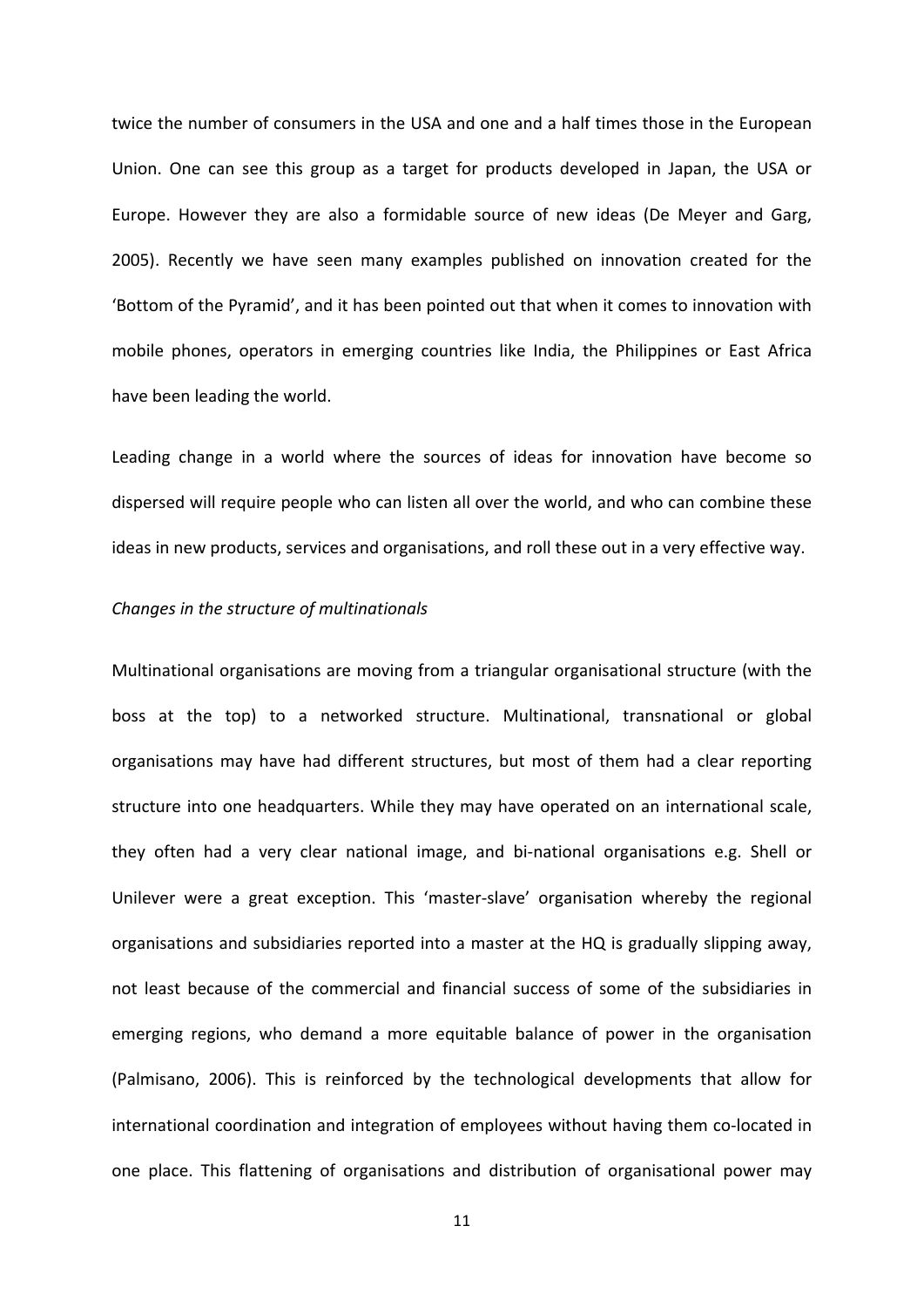reflect better the current reality of these multinationals, but it has the disadvantage that it reduces clarity. Managing change in such networked and flatter organisations, where the core management group is not necessarily in one location, and where power is more evenly distributed, will require managers than can live with ambiguity and can trigger action through collaboration.

# *Increased importance of risk management*

Good leaders will be those who can calculate and cope with risk. As I argued earlier on, the internationalisation of the world economy goes through cycles and is likely to keep doing so. But unless there is a major geopolitical catastrophe, I dare to predict that we will continue to see in the long term a growing internationalisation of trade, a reduction of trade barriers, and a decrease in the importance of national borders. This reduces the protection of the individual firm by its national authorities and increases the interdependence of the players in the world market. It also means that shock waves will spread faster throughout the world, and that the amplitude of shocks may increase. – The speed with which the demise of Lehman Brothers influenced the rest of the financial world was a simple illustration of this. ‐ ‐ It means higher risks.

In such a world, the quality of both management and leadership becomes more important for the success of an organisation, than the protection offered by staying behind trade barriers and the advantages provided by artificial information asymmetries provided by helpful governments. Managers will become more exposed and high quality leaders will be those who can estimate risk and uncertainty, and are better at coping with it through experimentation and quick learning (Loch et al, 2006). Such experimentation and learning will require people who are more sensitive to weak signals in their environment, and have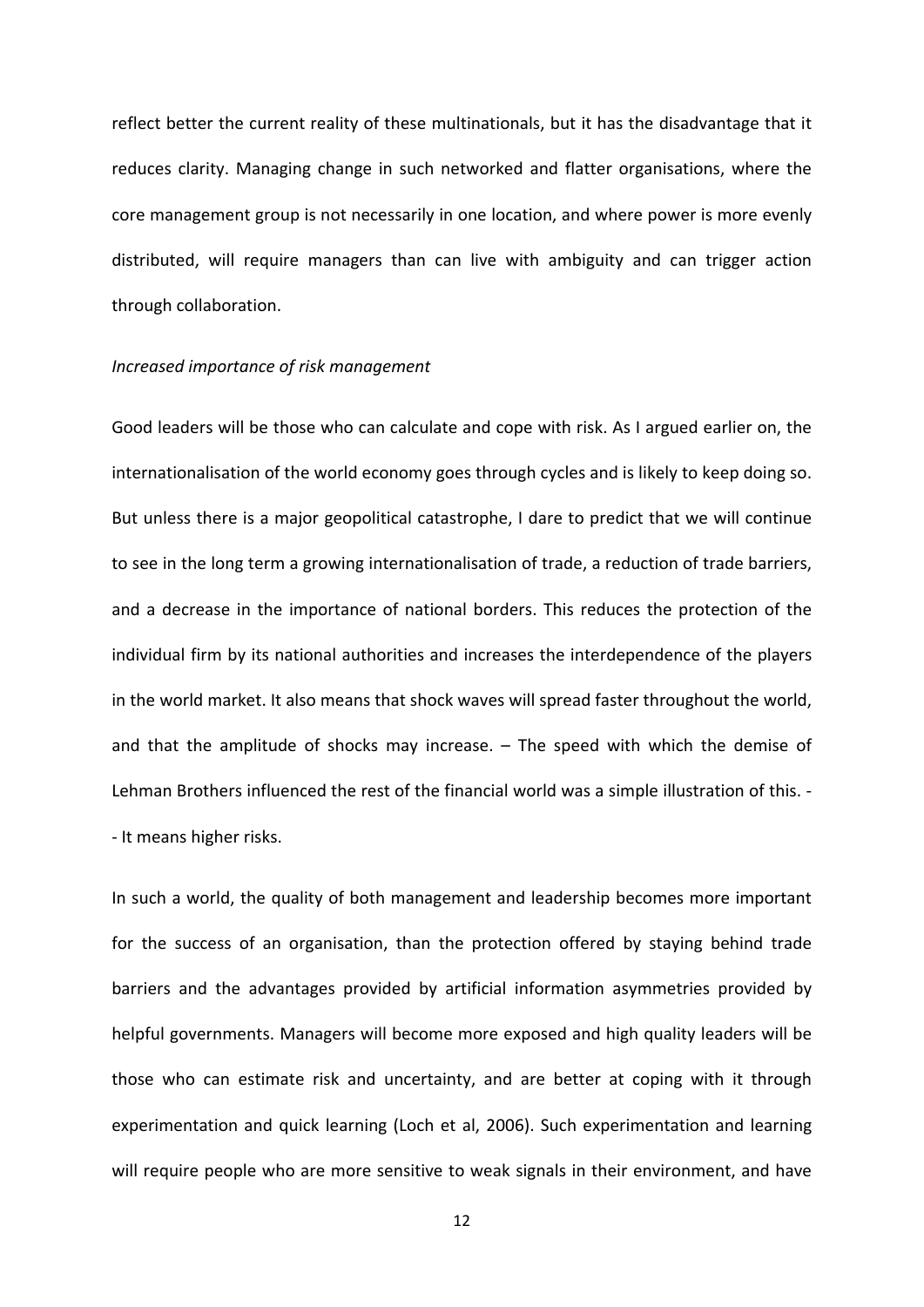the ability to avoid that small disruptions become amplified once they start rolling though the networks.

# *The role of ICT in networking*

It has become a commonplace that ICT is changing the world. In reality the world of business has adapted quickly and remarkably well to the opportunities that are offered through better electronic communication. But I am convinced that there are two areas where we have only seen the start of the challenge: how do we exploit the value and the format of the weak ties that are created in the social networking sites, and how do we cope with information overload?

Social networking as we observe it in Facebook, LinkedIn, Baidu, Orkut or Youtube has increased by several orders of magnitude the number and the nature of weak ties (Fraser and Dutta, 2008). As we know from research carried out since the 1970s these weak ties are of high importance in getting things done, in asserting leadership (Granovetter, 1973). I am convinced that we still have yet to scratch the surface on how to manage and get advantage out these new types of relationships in the business world. This is a significant challenge not the least because we still don't know which social networking concept will be the winner: the dominant design of social networking has still to emerge. I have seen several companies which experiment with internal social networking sites, but who seem perplexed at how to manage or leverage the enormous activity that has developed so quickly over these internal networking sites. The leader of tomorrow will need to use this abundance of weak ties to his or her advantage in the management of change.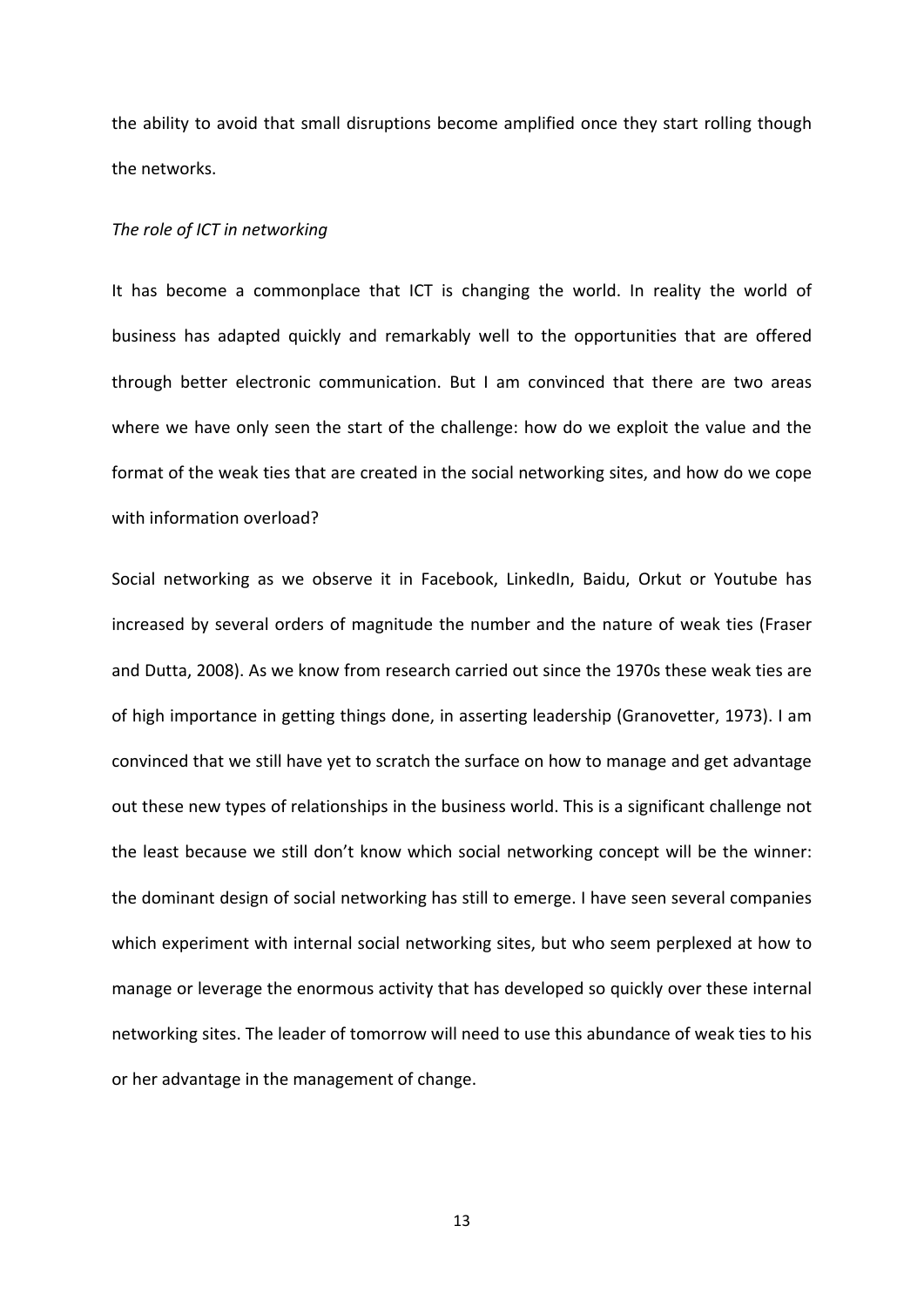Moreover as a consequence of these new networks and many other developments in the internet world, we have moved from a world of information scarcity to a world of information abundance. Most of our decision analysis and management tools were developed for a world with scarcity of information. Satisfying behaviour when it comes to information processing has been one of the mantras in the management literature. We don't have yet the tools to lead and decide in a world where everybody has access to an abundance of information, and where every decision can be challenged, based on evidence available on the World Wide Web. Once again the ability to exploit this abundance of information and the mobilisation of the experts that own this knowledge will be the hallmark of a good leader.

# ... *And all these changes in a very different context for the markets*

As I mentioned above, a year ago I would have argued that these eight categories captured to a large extent the changes in the context in which we need to exert our leadership. The financial turbulence in 2008 and the ensuing economic crisis have actually created an additional difference. We are coming out of a period of almost thirty years where 'business was good'. The most eagerly pursued jobs were in business and the top talent wanted to have a job in finance or business. Business leaders were upheld as role models. Entrepreneurship had become popular entertainment on TV. Governments were lectured by business people on how to run their affairs. Running public services required a business attitude. Public‐private partnerships were often well accepted disguises for privatisation. Regulation could be better replaced by self regulation and codes of conduct. Business was good for you!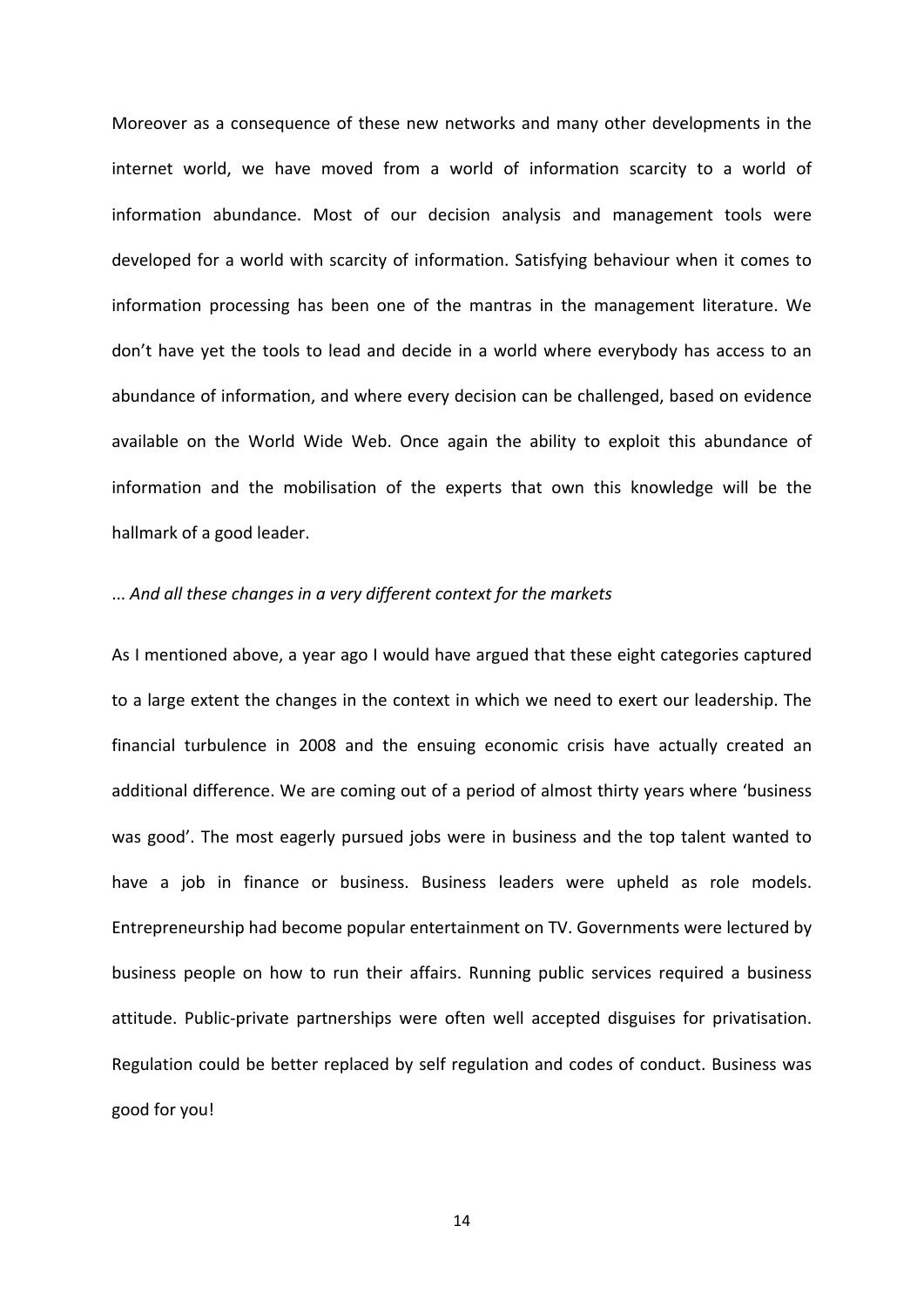The recent crisis and scandals in which some business leaders have shown incompetence and an inability to satisfactorily self regulate may well change this attitude of society in a dramatic way. I fear that the pendulum is swinging back and that in the coming years the business world will constantly have to justify its actions to an increasingly sceptical society. That in turn will impose new requirements on business leaders in terms of interactions with the societies in which they operate. They might be admired less as 'captains of industries', but more vilified as incompetent schemers. Let's hope that this is not true, but we cannot avoid preparing for this possibility. And a cursory reading of any mainstream newspaper is not allaying my fears.

Business leaders will have to become active marketers for the values of good management and leadership. And we will need to convince society that it can learn a few ideas on how organisations should be run. True leadership will require us to collaborate with other stakeholders in society and improve the communication about the role of business in society.

# **The new collaborative leader**

I admit that the trends that I have indicated are fairly general and to some extent speculative. Many of them are also correlated. But when you put them together, the picture that emerges suggests that the future leaders that we train at business schools, will require a different portfolio of skills than in the last decade. What we need is more 'responsible, collaborative leaders'.

This is a different breed of leader from the one who leads through sheer power, expertise, charisma, or based on dogma. It is a leader who can be sometimes at the same level as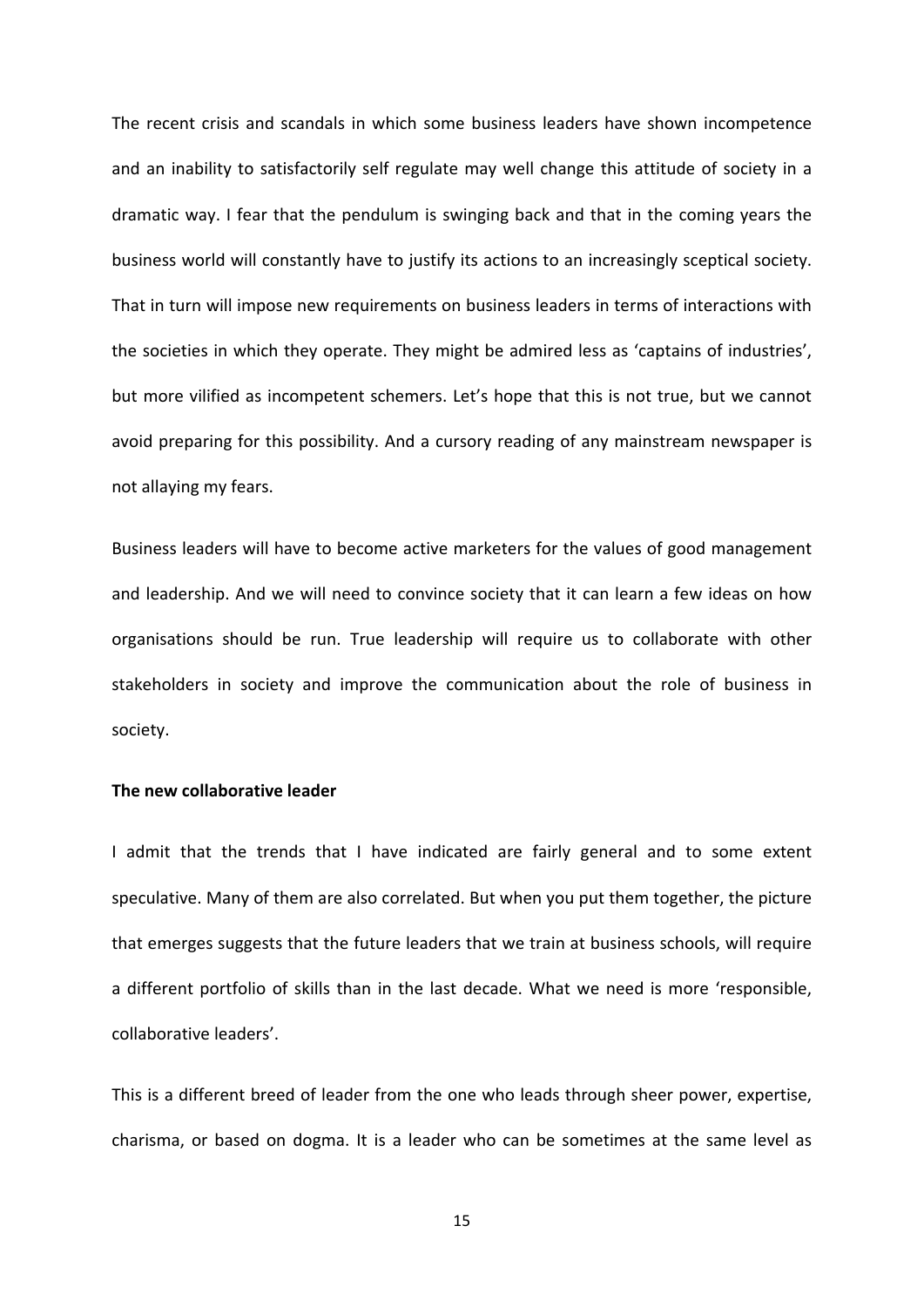those with whom (s)he wants to implement change. And who wants to achieve results in innovation and change management by stimulating collaboration with peers. The four key words that I would like to propose to describe the skill set that these future leaders will need, are *collaboration, listening, influencing and adaptation.*

# *Collaboration*

In many of the nine trends above the word network was used. Multinationals become networks, value is created in fragmented networks, knowledge workers prefer to work in networks of peers, ICT leads to networks of weak ties, and sources of new ideas come from combining ideas from different geographical and cultural networks. In these networks management becomes 'getting things done through a community of peers'. Action requires *collaboration* with people, i.e. to co‐act with others in order to succeed in implementing change.

Good leaders should be able to operate in these networks and become the drivers of the networks. This will require a willingness to constantly make significant strategic investments in networking and collaboration, and create a virtuous cycle of collaboration. Collaboration is in itself not always natural. Under pressure and faced with shortages of time and budget we may prefer to isolate ourselves from a network, fall back on command and control and implement the change all ourselves. But collaborative leadership does require that one makes constantly the trade off between going it alone and working through others, in favour of the latter.

# *Listening*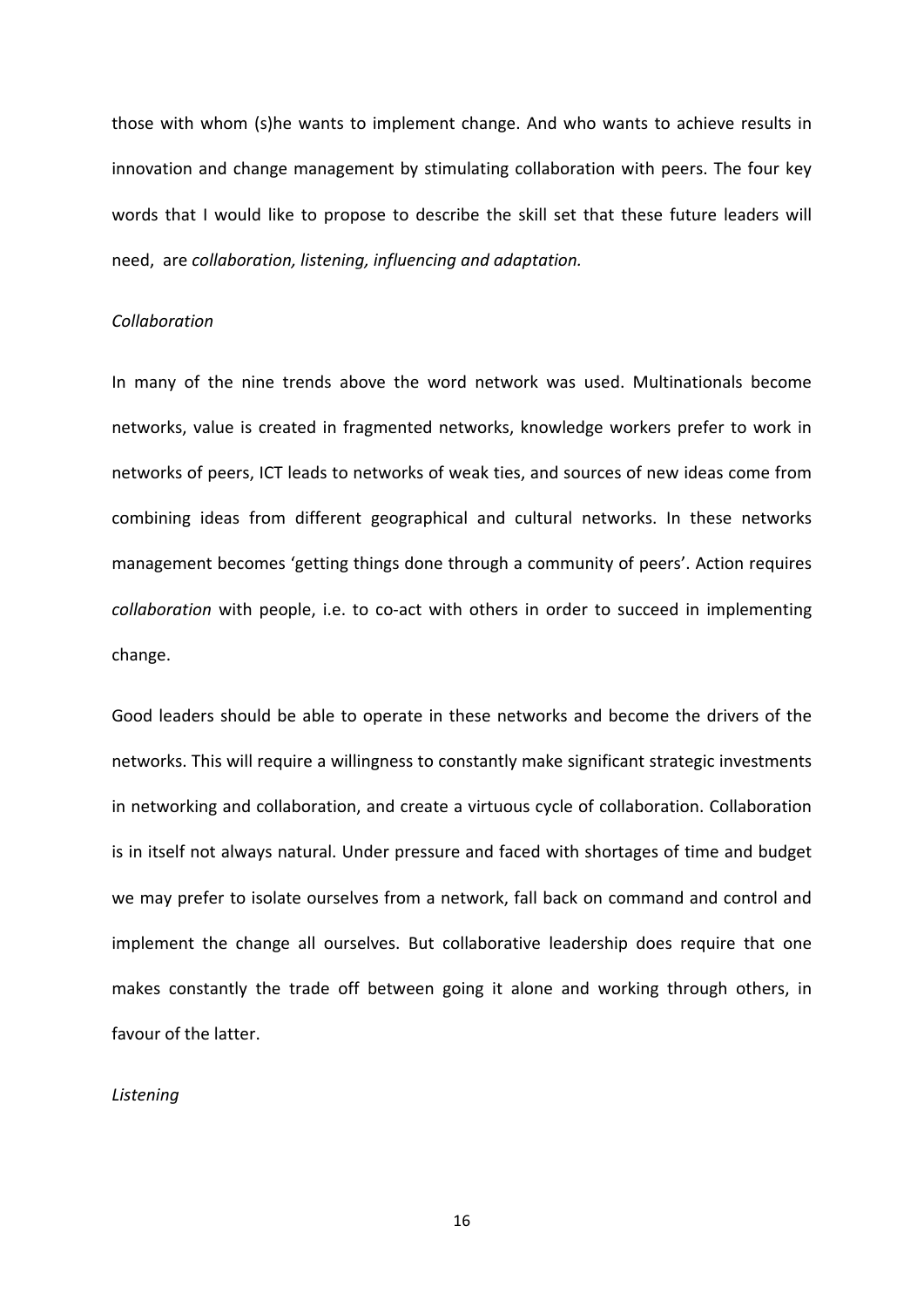Collaboration will not be effective unless we develop some other capabilities. A good collaborative leader needs to sense what is going on with the peers. Often the signals these peers are sending are very weak and not codified. Knowing what is going on in the networks forces one to be alert to these weak signals. Providing collaborative leadership often requires being able to get under the skin of the peers and mastering the art of responding quickly to their needs and uncertainties. Collaboration also requires a strong capacity to trust the peers and leave them the opportunity to develop their own entrepreneurial action in the face of change. All this requires an enhanced capacity to listen, both to internal and external signals and messages. But we need to recognise that the coveted capacity to listen should not lead to procrastination of decisions or immobility.

# *Influencing*

Change in these networks will not come through command and control. It requires evidence based *influencing*. Peers in social networks, knowledge workers, equals in the multinational networks, stakeholders in society want to be convinced. Influencing rather than telling will become the required modus operandi. These peers often have their own insights, strong expertise and entrepreneurial drive and prefer to act in teams of equals. If told what to do they may have excellent reasons and knowledge to disagree, in particular in a world where information has become abundant, and where information that exists outside one's organisation is often as valuable as information inside it. Their insights may well be as valuable as yours. And they will try to influence you. A good collaborative leader is the one that is able to influence and convince his or her peers, without falling into the trap of becoming manipulative.

# *Adapting*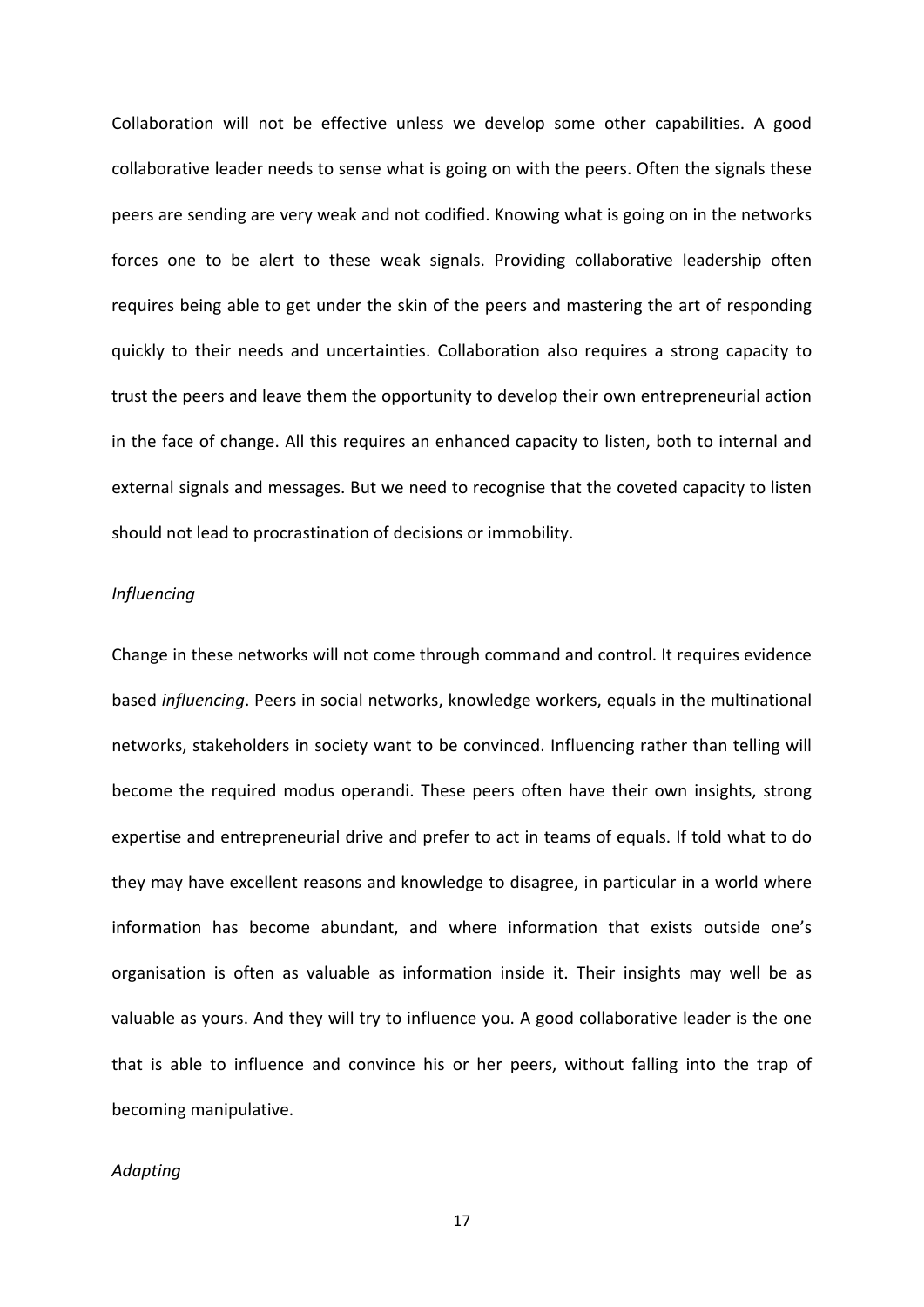Finally the world is becoming more uncertain and one that contains more risks. And there is less protection in the form of governments, artificial information asymmetries or trade barriers. Change and change management has become at the same time more complex because of the dispersion of sources of knowledge and innovation. Therefore the environment in which change needs to be implemented is becoming less predictable. The successful leader will be the one that is able to *adapt flexibly and* very rapidly to these changing circumstances. She or he needs to be able to appreciate and manage the increased risks in the environment. Agility is a must, but not at the expense of costly short cuts in decision making.

# *But beware, this is not a panacea*

I am not arguing that all leadership should become collaborative. There may be good reasons why and circumstances where leadership should be of the old type of command and control. The transaction costs of collaborative leadership can be pretty high and there may be circumstances where the simplicity of the situation does not allow for the investment in collaboration. And one needs to recognise that in the short term collaborative leadership is not always the fastest. One can imagine that for example in management of catastrophes one would prefer straightforward command and control. Or faced with a highly complex situation requiring a very high level of expertise one may want to revert back to leadership based on technical expertise. But in the cases where some of the trends, that I described higher, do apply, I will argue that collaboration should prevail.

And as I have already hinted, collaborative leadership may also have its dark side: listening may become procrastination, influencing may become manipulation, flexible adaptation may come at the expense of thoroughness. One of the important elements of collaborative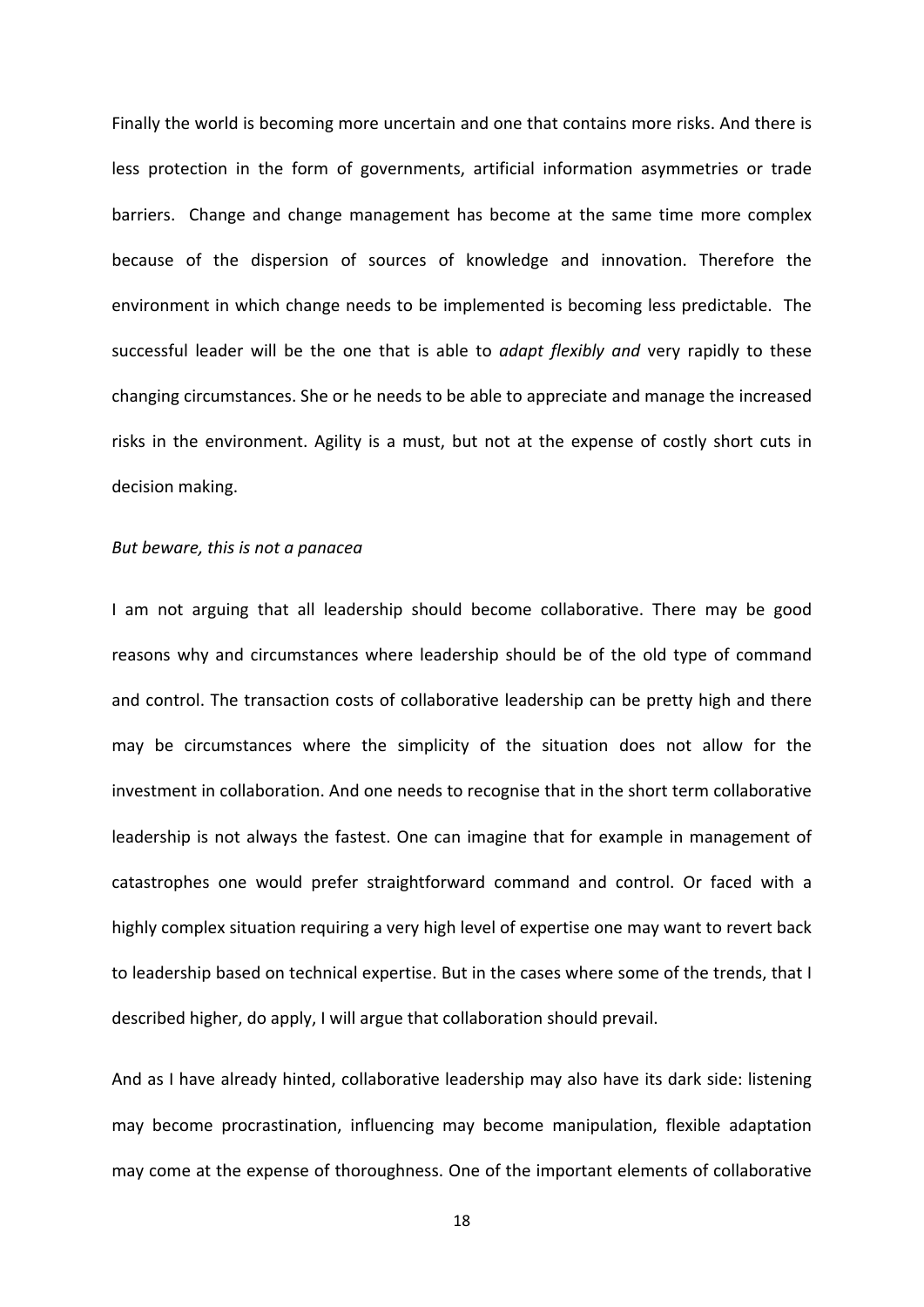leadership is also restraint, and an ability to walk the fine line between the clear and the dark side of its characteristics.

# **What does preparation for collaborative leadership require?**

What do you need to do to prepare young people for such collaborative leadership? A lot is about process which I will discuss in the next section. But there are six insights that those who aspire to be collaborative leaders should pay attention to and understand

# *Getting the right mindset*

Collaborative leadership is partially about having the right attitude and mindset. It is about understanding that others have capabilities and are prepared to share these with you in order to achieve change and innovation, and this on the condition that you work on an equal basis with them. It is up to the leader to leverage this willingness to commit to the change you as a leader propose. It is about being willing to make the trade off in favour of collaborating over going it alone. It is about being willing to make the investments in relationships. It requires being prepared to recognise peers' contribution.

Corporate change these days is often about the continuing renewal of the business model. In the large majority of the cases, new business models involve many partners and getting them implemented, requires the collaboration of the partners and the suppliers, who can help structure the information linkages which are needed to deliver the business model. It is necessary to recognise that operating alone one can achieve little, whereas in a network one can achieve a lot.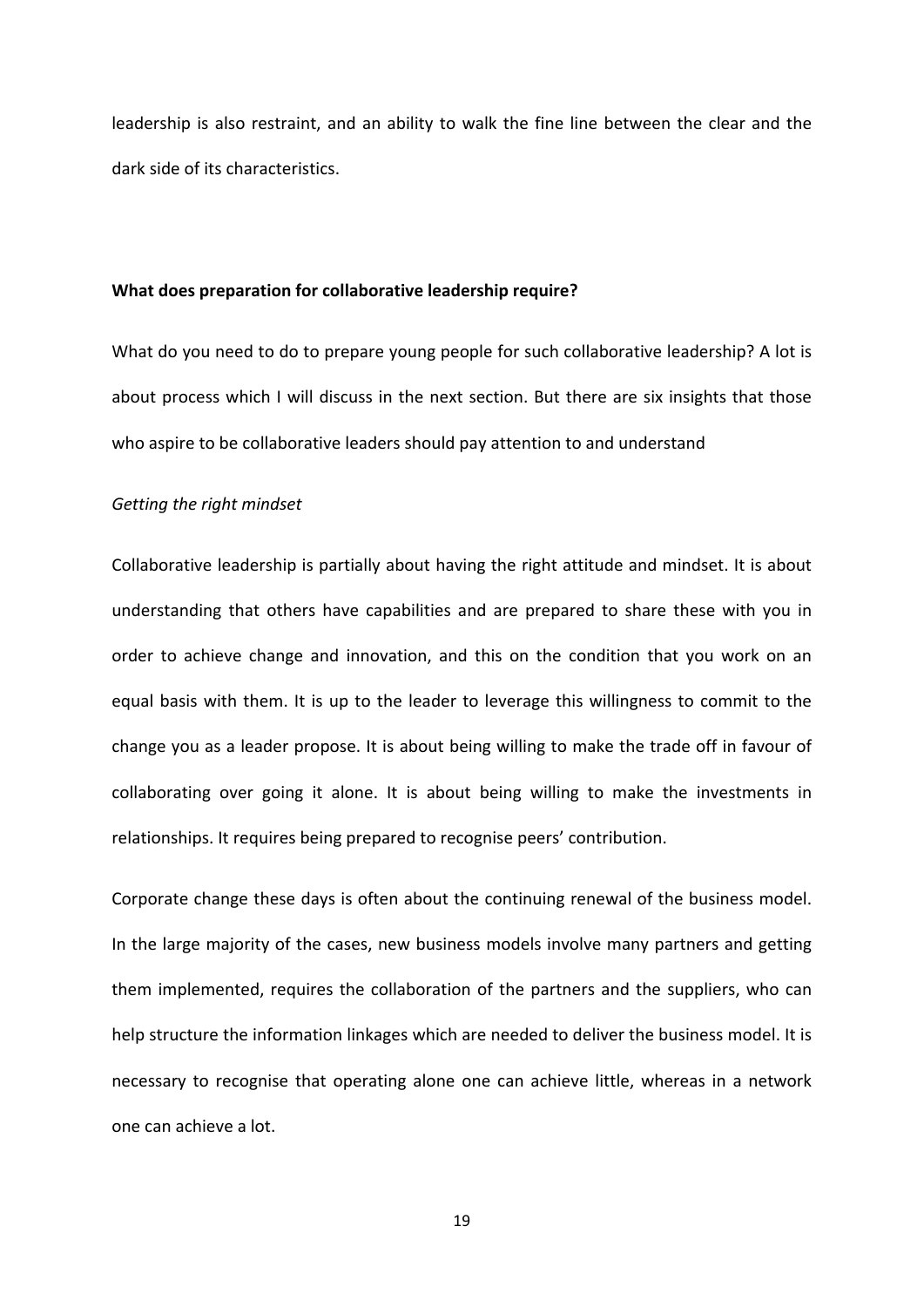## *Reducing transaction costs*

Collaborative leadership does not come free. Collaboration requires interaction, has its coordination costs, and requires often the provision of leadership over the boundaries of your own organisation. You could even argue that collaboration may sap a lot of energy and thus be tiring for some of us.

In order to be successful collaborative leaders must be good at recognising the differences in values and organisational structures between profit and non‐profit organisations, between large and small organisations, between firms and organisations with a different cultural anchoring. Organisations that collaborate may have very different, sometimes opposing objectives. This is all the more so when one collaborates with organisations from different countries, or with a fundamentally different value system. NGO's, Government and business organisations increasingly need to work together. Collaborative leaders need to understand how one can get common action between organisations that have incompatible objectives and value systems. A good collaborative leader will know how to reduce transaction costs, mainly by building trust and investing in the informality of relationships. And if successful this will lead to a truly collaborative, which may reduce the transaction costs in many ways.

# *Seeing beyond the borders of the organisation*

A good collaborative leader needs to understand that his or her domain of action does not stop at the border of the organisation. Organisational boundaries become often fuzzy in a collaborative world, and both authority and accountability do not stop at the border of the organisation. Companies can be made accountable for what their subcontractors do, or how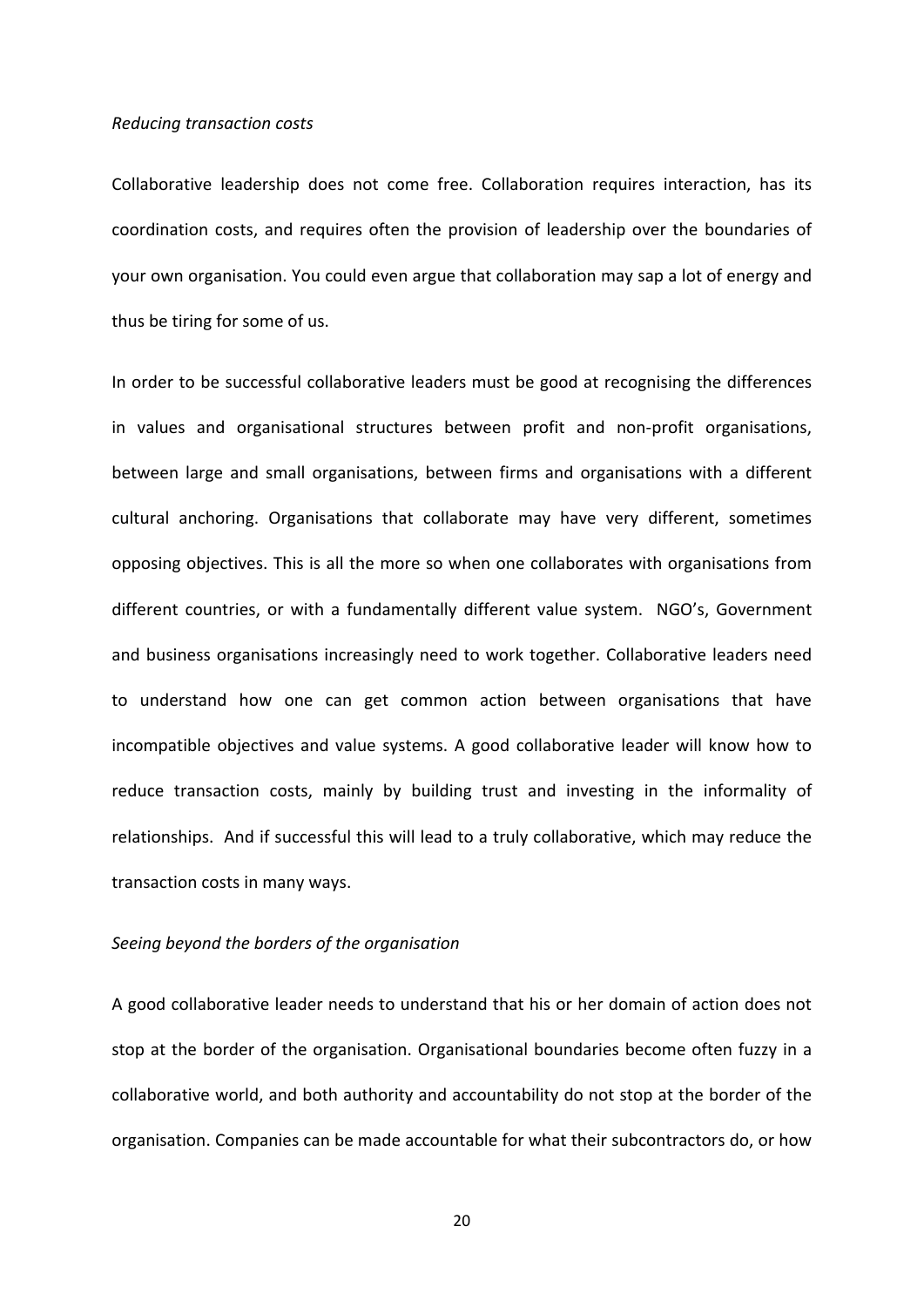their partners communicate. Leadership has to go beyond the borders of the organisation. Persuading other parties to build value together will be essential to any effective collaboration.

# *Building consensus*

Action that is implemented through a community of peers requires consensus building and creating ownership for the implementation of the decision among the widest group of peers

But consensus building has a big risk: it may lead to the acceptance of the lowest common denominator of the group and thus to suboptimal decisions. We need to understand how to build consensus, but at the same time how to get the optimal and most performing decision with the group

We know from earlier research on culture and management that diversity can enhance the quality of decision making, on condition that we confront the cultural and contextual differences (Schneider and Barsoux, 2003). The least effective thing to do is to cover up differences between individuals with a different cultural background, out of a misplaced sense of politeness, respect or political correctness. We do know that multicultural teams, compared to mono‐cultural groups, either regress to a lower performance in the face of decisions, or perform significantly better. The worse performing groups are those that cover up the differences. The better performing multicultural groups are those that confront and address the differences. Groups that are able to do so perform better than mono‐cultural groups, because they benefit from the creativity and the differences in perspectives that the diversity offers.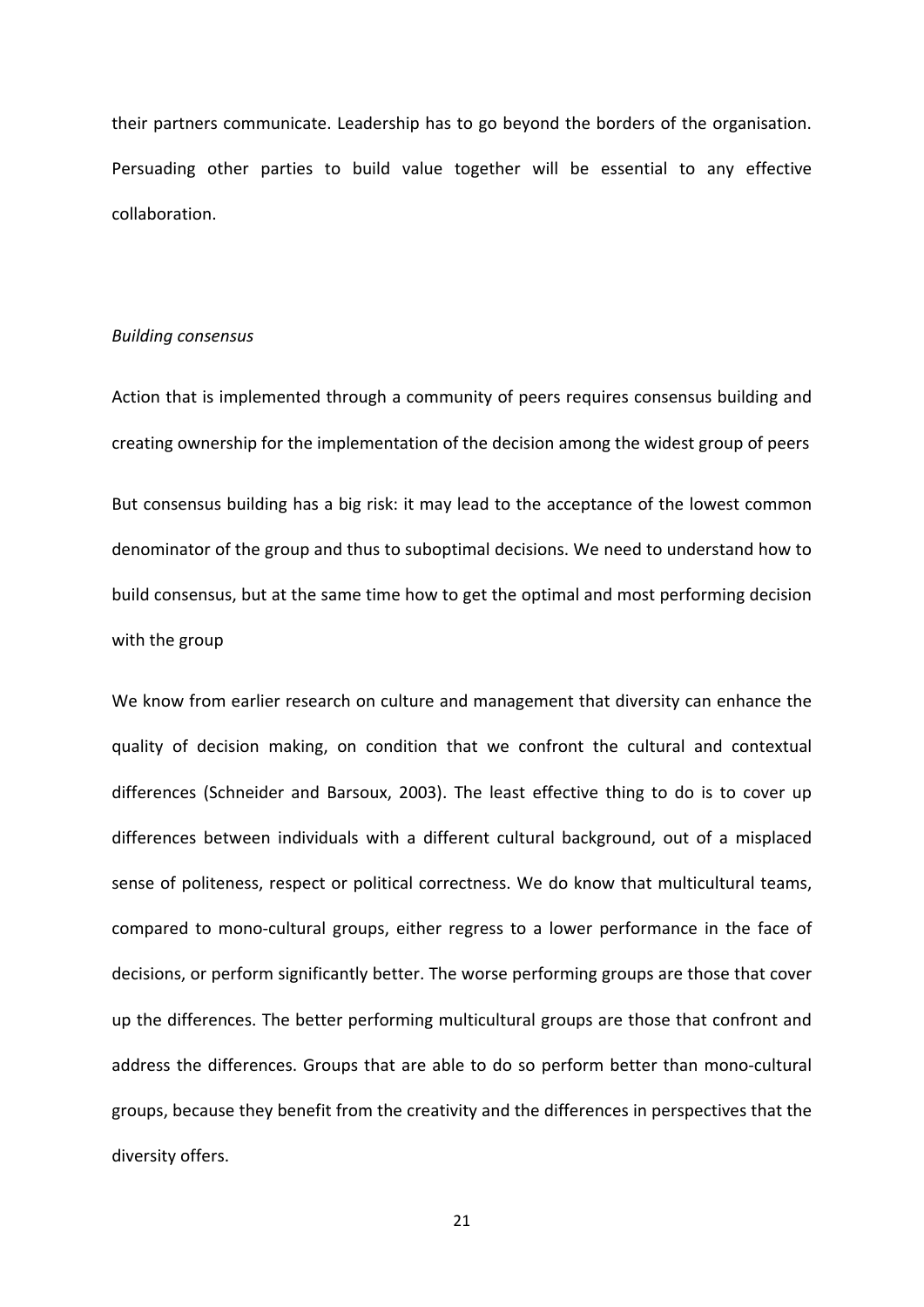It may still be a conjecture, but I would like to offer the hypothesis that collaborative leaders need to build consensus, but doing this in such a way that they bring out the differences and tensions in the team, enhancing thereby the creativity and avoiding getting to a lowest common denominator.

#### *Ability to network*

Collaborative leaders need to be good social networkers. The creation of a wide network of weak ties will enhance significantly their capabilities to perform. We can and should teach them how to build and maintain these networks.

They need to understand how to carefully build the perception of their identity with their peers, how to manage status and power relationships in the network, and how to develop the capabilities that the literature on R&D Management describes about technological gatekeepers or boundary spanners (Allen 1977). Gatekeepers are not necessarily the core social networkers in the internal team, or the eternal organisers of group activities, e.g. TGIF's or sports outings. But they are usually highly performing, have social skills and are well connected both inside and outside their organisation, and have a capability of translating the information and knowledge, that is available abundantly outside the network, in the jargon that is recognisable and actionable within the network. This ability to spot the important information externally available and translate it back into the internal network is no doubt their key value added.

Again I would like to venture the hypothesis that collaborative leadership has a lot in common with this ability to develop social networks, but also with infusing them with know‐ how that others may not have spotted, or where the relevance for the change to be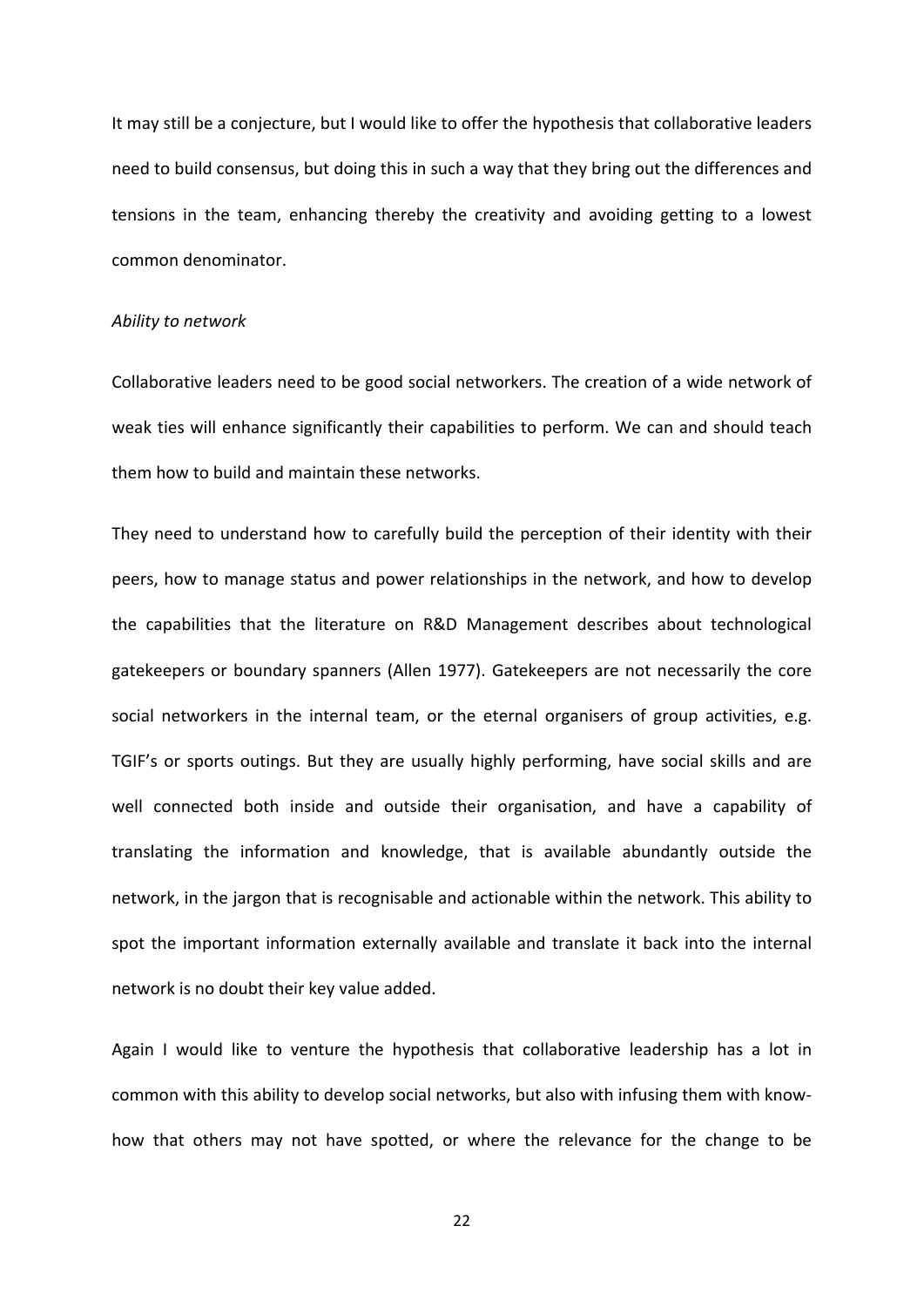implemented was not as clear. This role of translation is no doubt a key element in collaborative leadership, because it is part of the building of the credibility of the leader.

# *Managing the dualities*

The world is full of dualities (Trompenaars and Hampden Turner, 1998). The right approach is often not 'either, or', but 'and and'. We need to conform to the group and yet creatively think out of the box. We need to be formal and informal. We need to listen to experience and at the same time challenge it through experimentation. We want to make money, and we need to socially responsive. We need to compete and we need to collaborate.

It is uncomfortable to live with such dualities. But in a collaborative world we have no choice.

#### **Can you prepare young people for such collaborative leadership?**

Can you teach for this type of collaborative leadership? The answer to that is similar to that for many other skills and capabilities that require some innate talent. You cannot transform a person without any talent into a successful collaborative leader. But you can take a rough diamond and polish it. You can hone the skills of those who have some knack for it.

Adult learning in a professional environment is always a combination of five major areas of activities: on the job training, mentoring, special projects, job rotation and formal education. The formal education is a very important element of this, because it helps making sense out of all the other activities.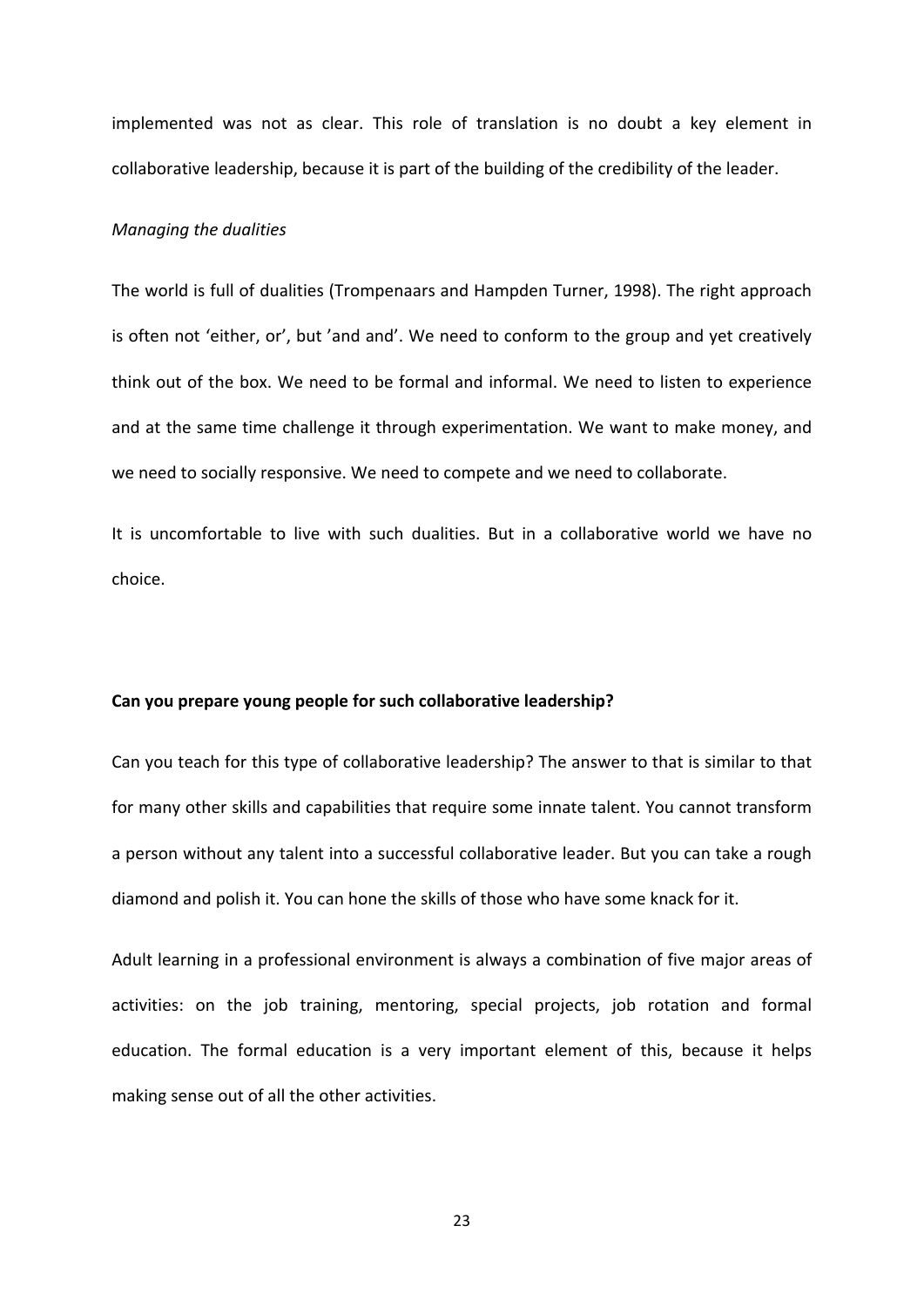Preparing a young high potential for a role as a collaborative leader also requires a combination of these five. Formal education at a business school is a tremendous opportunity in helping people to render explicit the experiences they have had in collaborative leadership, conceptualising these experiences, and giving them the confidence that these concepts are not idiosyncratic but can actually be generalised and applied in many different circumstances. Business schools can and do play a very important role in speeding up this process of adult learning.

We have at Judge Business School at the University of Cambridge been experimenting with collaborative leadership for almost a decade now. It is probably partially in our genetic heritage as a Collegial University. Our University consists of more than 40 independent institutions that have to work together in the Cambridge Ecosystem. A Collegial University is probably an age old experiment in collaboration and collaborative leadership, because nobody has really strong power. And yet we only are effective by working together and sharing strong values. And similarly the ecosystem of small and medium sized entrepreneurial high tech companies clustered around the University of Cambridge seems to work in this same collaborative approach. One of the successful companies in Cambridge, the producer of risc processors for the mobile phone industry, ARM, is also an extreme example of working in networks (Williamson and De Meyer, 2009).

But even so, educating for collaborative leadership is still a new area for us and I do not pretend that we have here in Cambridge all the recipes to do this successfully. To stimulate a debate on how we can help grooming of collaborative leaders for the next decade I would like to make five propositions.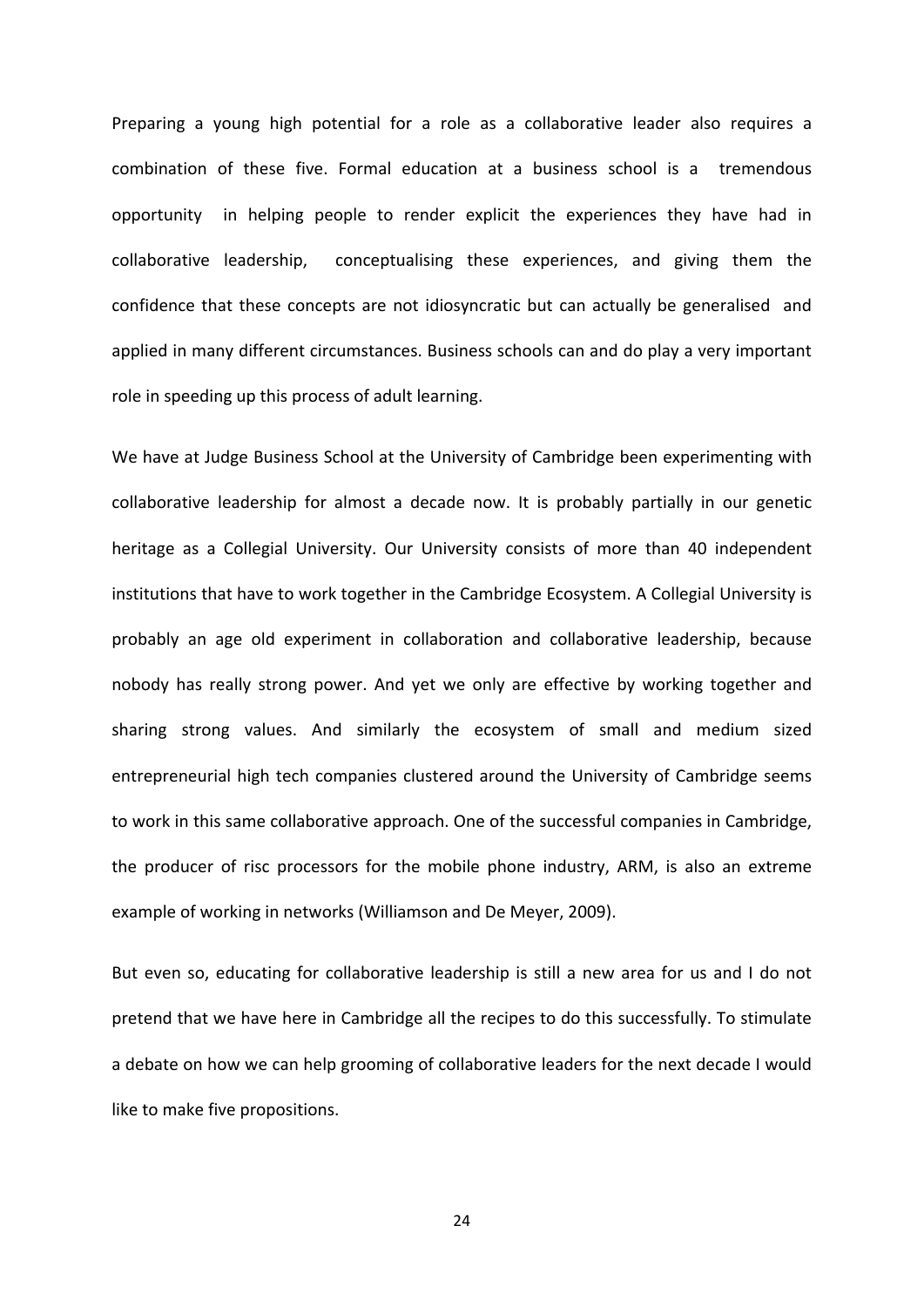*Leadership development is essentially experiential*: adult learning is often about making sense out of the own experience gathered through projects, on the job learning, etc. We need to provide our students the opportunity to become master of their own leadership destiny. Therefore our programmes need to include a significant element of experiential learning. We do that, like many other business schools, through a lot of group work, and classroom interactions with leaders. But we have also found it most helpful to include in the programme two major group consulting projects, one with a small local organisation (often high tech entrepreneurial companies) and one with a globally operating large organisation. These projects provide a relatively low risk environment to experiment with collaborative leadership.

Learning about collaborative leadership requires *dialogue*. Rather than sticking to one single pedagogical method at the Cambridge Judge Business School, we believe in mixing lectures with cases discussions, interactions with leaders, group work, etc., and, above all, that dialogue between all involved in the learning process is at the heart of adult learning. I do believe that in the end we learn when we can formulate our insights ourselves. Dialogue is probably at the heart of what collaboration is all about.

*Collaborative leadership development requires interdisciplinary interactions*, beyond the boundaries of a business, and of business. It requires strong interactions and learning from scientists, social leaders, politicians, philosophers, etc. to create openness in one's thinking and a capability of listening to information coming from unexpected corners. In a sense we are blessed by being a business school that operates at the heart of the University of Cambridge, and that has resolutely chosen to be integrated with the other departments. Beyond the opportunity for interdisciplinary research opportunities that this creates, it is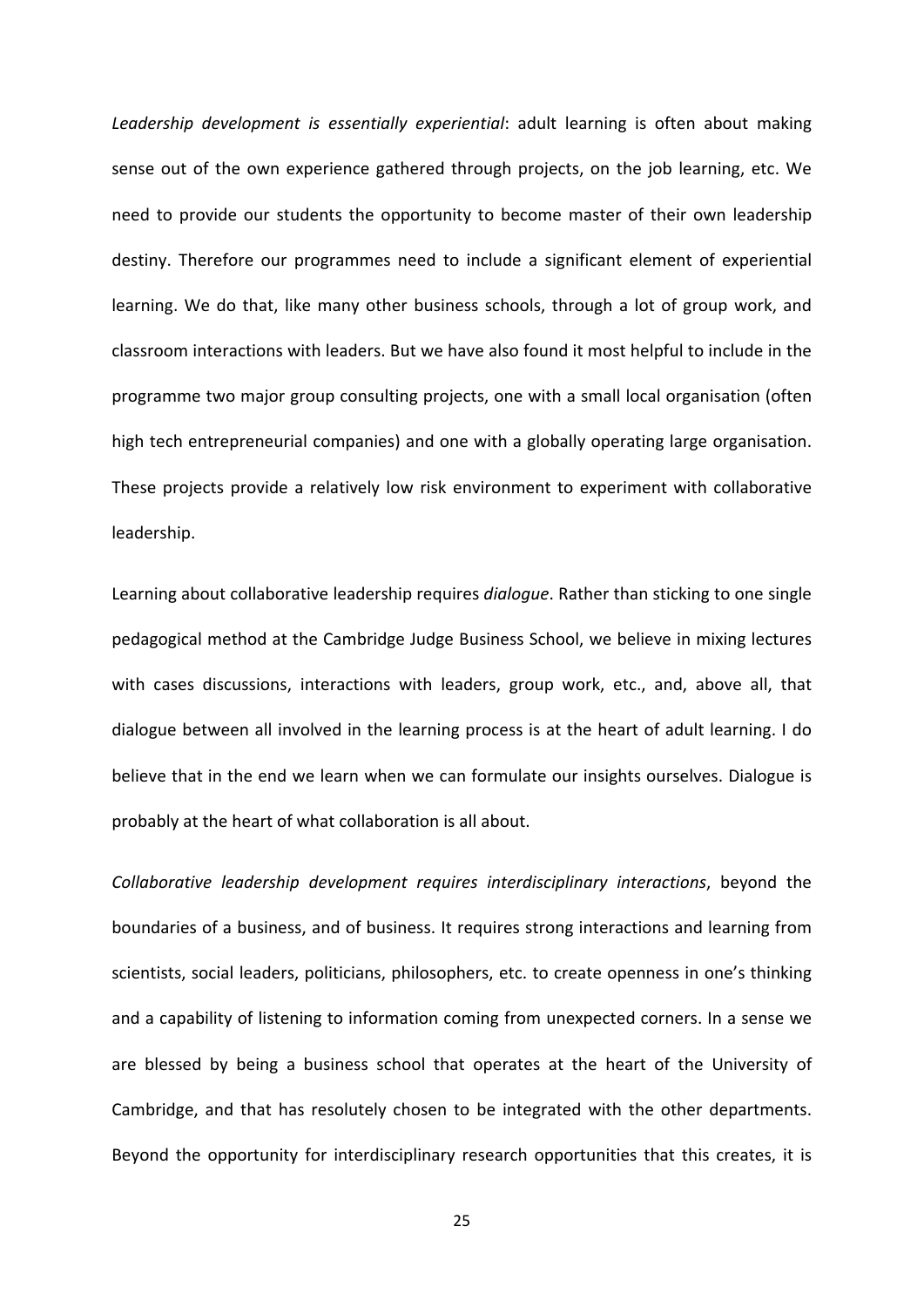also a way to bring in a wide range of colleagues from other departments in the learning activities.

Collaborative leadership requires our students to learn *how to manage the difficult triangle of listening, influencing and yet keep an action orientation*. Collaborative leadership requires all three, and it is all too easy to fall into the trap of overemphasizing only one or two of them. Listening only may be good for a coach or a counsellor. Influencing only is good for a teacher or a consultant. And action only is perhaps good for a crisis manager. But true collaborative leadership requires a careful balance between the three. The balance is also important because it is the best way to exercise the restraint that I mentioned earlier. Collaborative leadership has its dark sides, and striking the right balance between listening, influencing and action is perhaps the best way of exercising that restraint.

Leadership is about *managing constant change*. Collaborative leadership requires that such change is managed through others. But constant change is tiring, and the collaborative leader needs to find the energy to keep on driving through the change, as well as developing the energy for his or her peers to do the same. I find this at once the most challenging and the easiest task in helping students to learn about collaborative leadership. We need to inspire our students to find and create energy for themselves and others. It is difficult because energy is not that easy to create. But it becomes easy because when we can make them discover that there is energy in working with others and in doing things you like to do.

It may appear from the description of my five propositions that I consider this type of leadership development to a large extent experiential. That is partially true, but a lot of what we do is anchored in concepts that we studied in our research, and translated into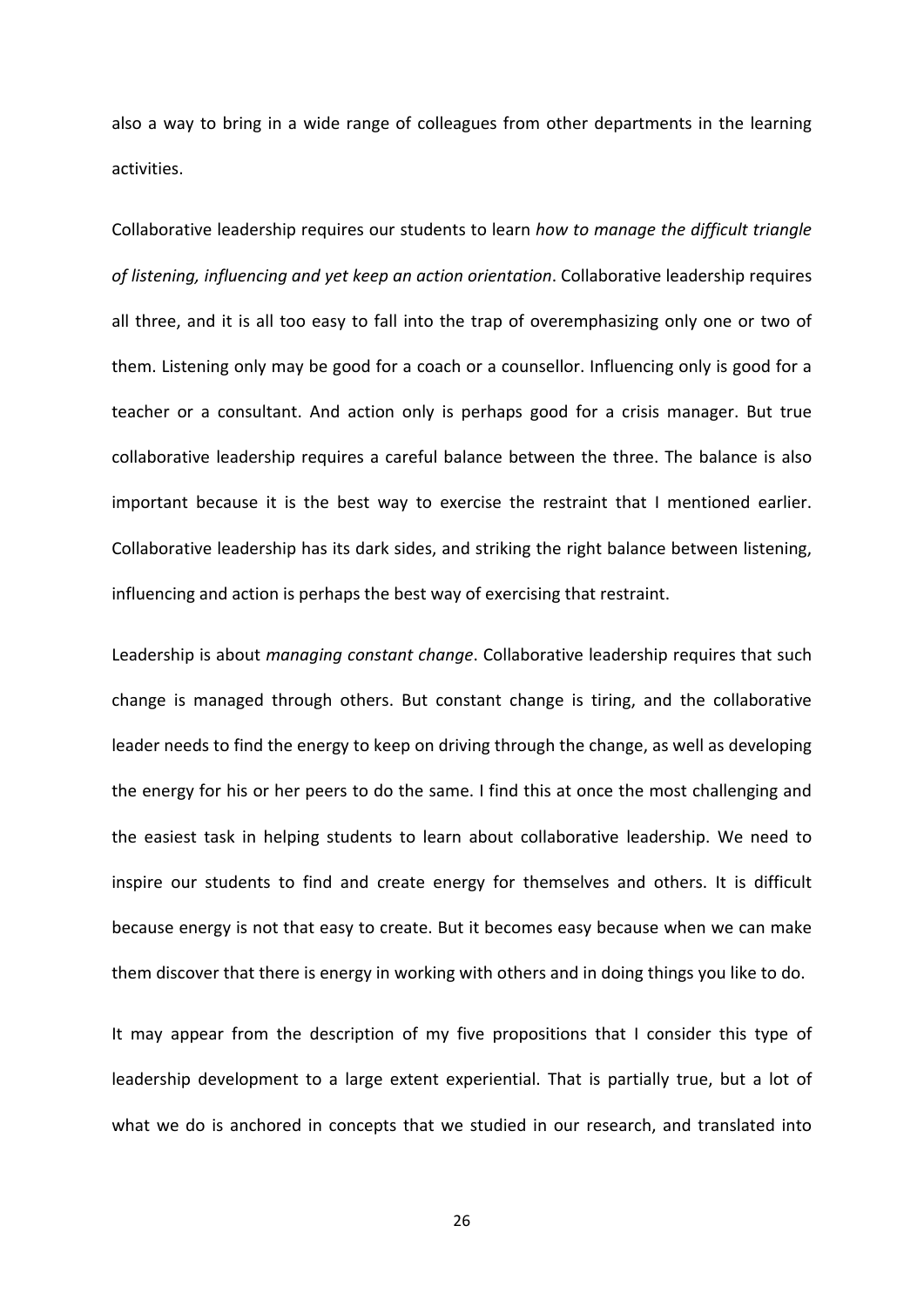theory and practical concepts. Formal knowledge sharing and capability development is part of each of these five areas (de Rond, 2008)

Finally we need to accept that leaders in a risky networked world cannot predict and control everything, and that a *dose of luck* is needed. Tongue in cheek I would like to argue that we need to believe in the logic of luck. Successful action is not only about cold analysis and structured decision making. *Once you are lucky you have to be able to spot it* and exploit it quickly. That is another trick that we our students can learn.

# **Conclusion**

It is an old adage that leadership styles have to 'fit' the context in order to be effective. The case that I wanted to build is that the changes in the environment of our enterprises and non profit organisations is such that a more collaborative style of leadership is currently perhaps more appropriate than some of the more traditional styles of leadership. I defined that type of leadership by four key words: collaboration, listening, influencing and adaptation and described what focal points should be for those who want to adopt such a leadership style.

As a leader of a business school I have to constantly think about the role that we can play in grooming good managers and good leaders. I am strongly convinced that business schools have a very important role to play in helping young high potentials to recognise and conceptualise their own experiences with collaboration. And we can also help them in making the concepts actionable and useful in their professional environment.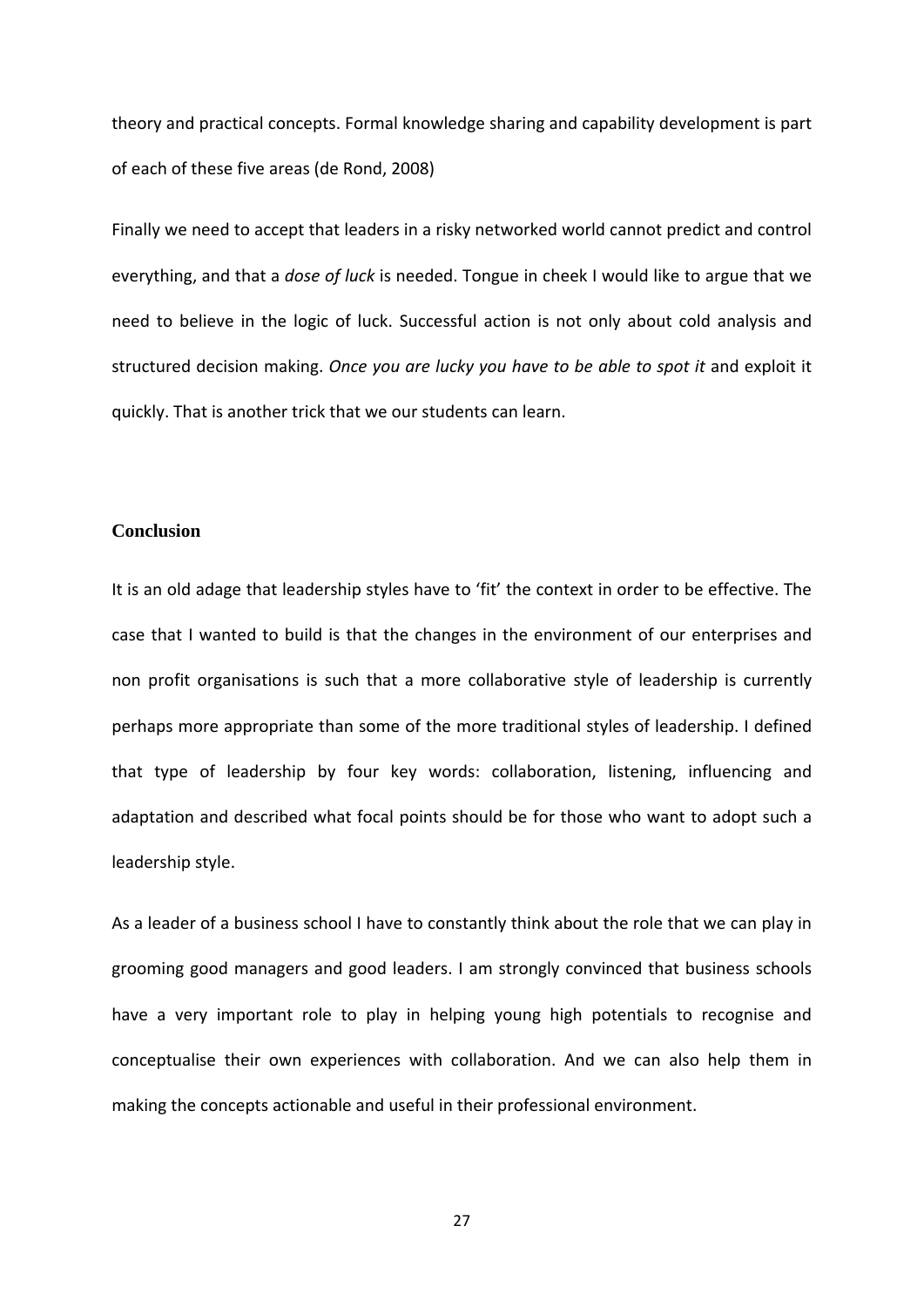But in order to do this effectively I am convinced that we in future oriented business schools need to adapt our processes of adult learning. Most of us have gone away from a style of learning which is pure class room teaching, or a quasi dogmatic adherence to one particular pedagogical method. Our approach in Cambridge is non dogmatic and one of stimulating dialogue. And there is a lot to be said for more experiential and interdisciplinary learning, as well as showing them to keep action, listening and influencing in balance – as long as it is anchored in rigorous, relevant and revealing research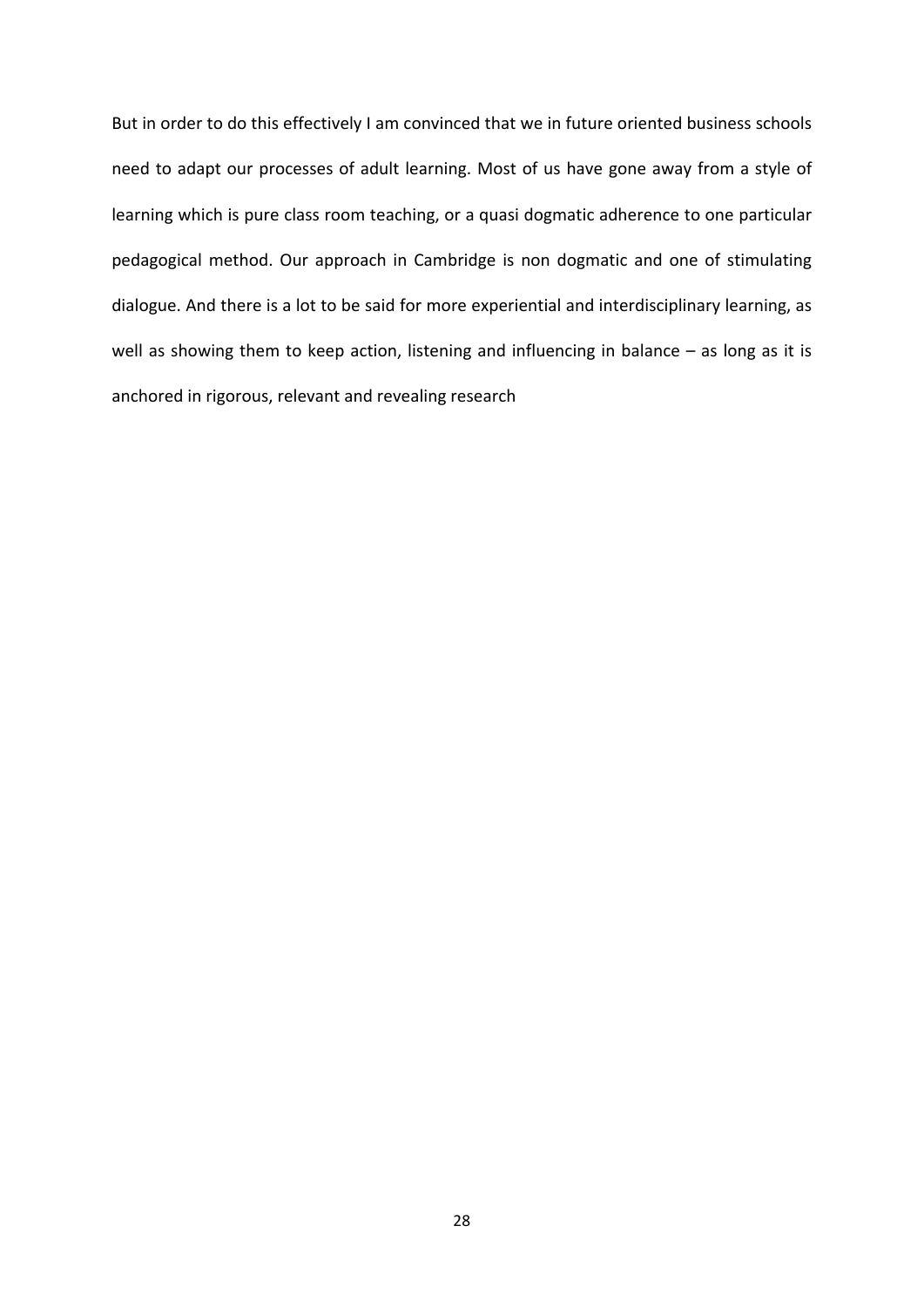# **Bibliography**

Allen T.J., *Managing the Flow of Technology*, (Cambridge, Ma.:MIT Press, 1977)

De Meyer, A., S. Dutta and S. Srivastawa, *The Bright Stuff*, (London: Prentice Hall, 2001)

De Meyer A and S. Garg, *Inspire to Innovate: Management and Innovation in Asia*, (London: Pearson, 2005)

de Rond M, *The Last Amateurs: to Hell and Back with the Cambridge Boat Race Crew,* (London: Icon Books, 2008)

Doz, Y., Santos, J. and Williamson, P., *From Global to Metanational: how Companies win in the Knowledge Economy* (Boston, MA: Harvard Business School Press, 2002)

Financial Times, *Welch Denounces Corporate Obsessions,* March 12 2009,

Fraser M and S. Dutta, *Throwing Sheep in the Boardroom: How On‐line Social networking will change your Life, Work and World*, (New York: Wiley, 2008)

Granovetter M, 'The Strengths of Weak Ties', *American Journal of Sociology*, vol. 78, No. 6. (1973) 1360‐1380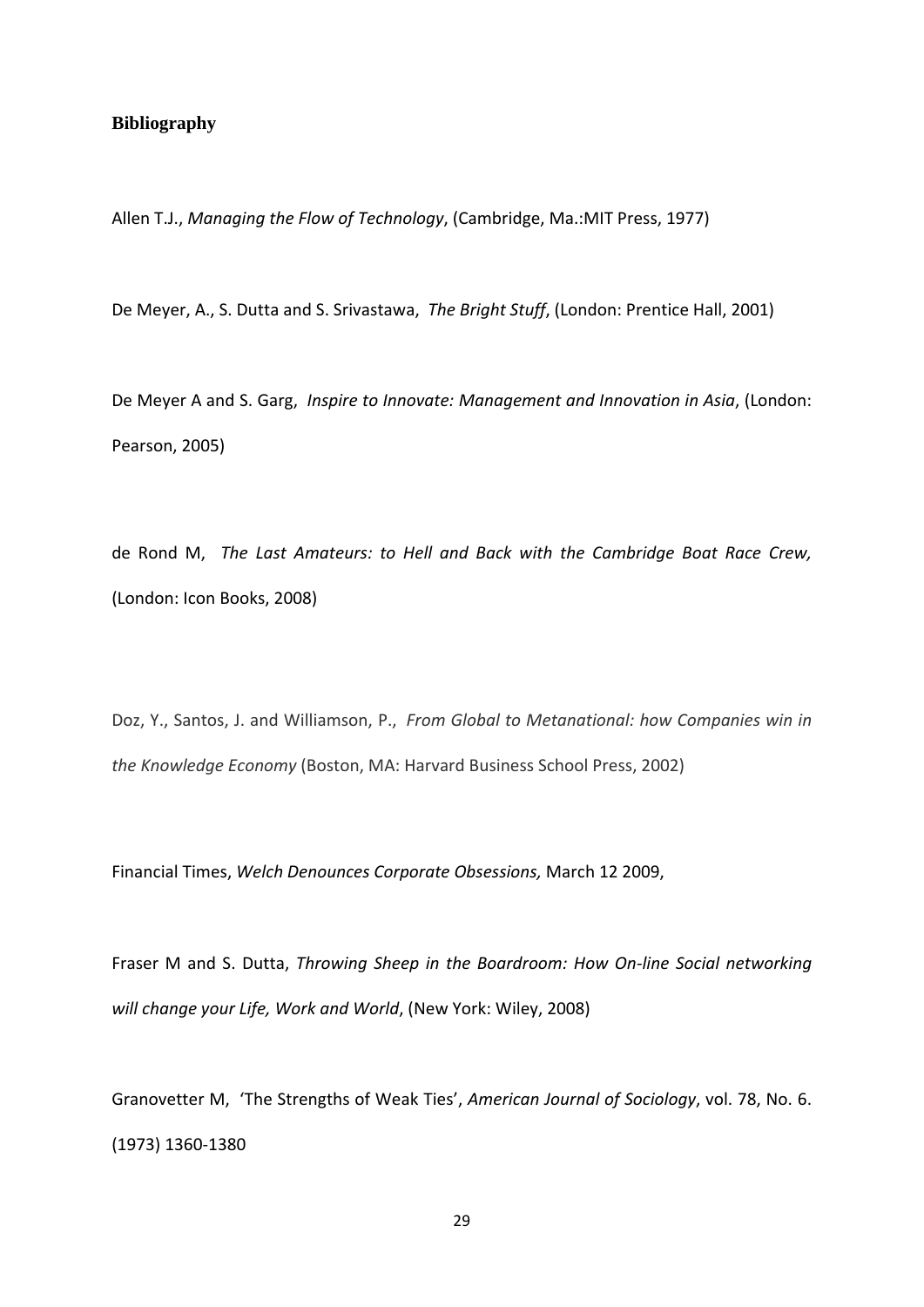Jones, I.W., M. Pollitt, and D. Bek, *Multinationals in their communities: a social capital approach to corporate citizenship projects*, (London: Palgrave Macmillan, 2007)

Kets de Vries M., *The Leadership Mystique: A User's Manual for the Human Enterprise*', (London: Financial Times Prentice Hall, 2000)

Kotter J., 'What Leaders Really Do', *Harvard Business Review*, (May – June 1990)

Loch C.H., A. De Meyer, M.T. Pich, *Managing the Unknown: a New Approach to Managing High Uncertainty and Risk in Projects,* (London: J. Wiley and Sons, 2006)

Mukherjee A, *The Spider's Strategy: Creating Networks to Avert Crisis, Create Change, and Really Get Ahead*, (New Jersey: FT Press, 2008)

Palmisano S, 'The Globally Integrated Enterprise', *Foreign Affairs* (May June 2006)

Schneider S. and J.L. Barsoux, *Managing Across Cultures,* (LondonPrentice Hall, 2003)

Sirmon D.G. and P.J. Lane, 'A Model of Cultural Differences and International Alliance performance'*, Journal of International Business Studies*, vol. 35, no.4, (2004) 306‐319

Trompenaars F and C. Hampden Turner, *Riding the waves of Culture: Understanding Cultural Diversity in Global Business*, (New York: McGraw‐Hill, 1998)